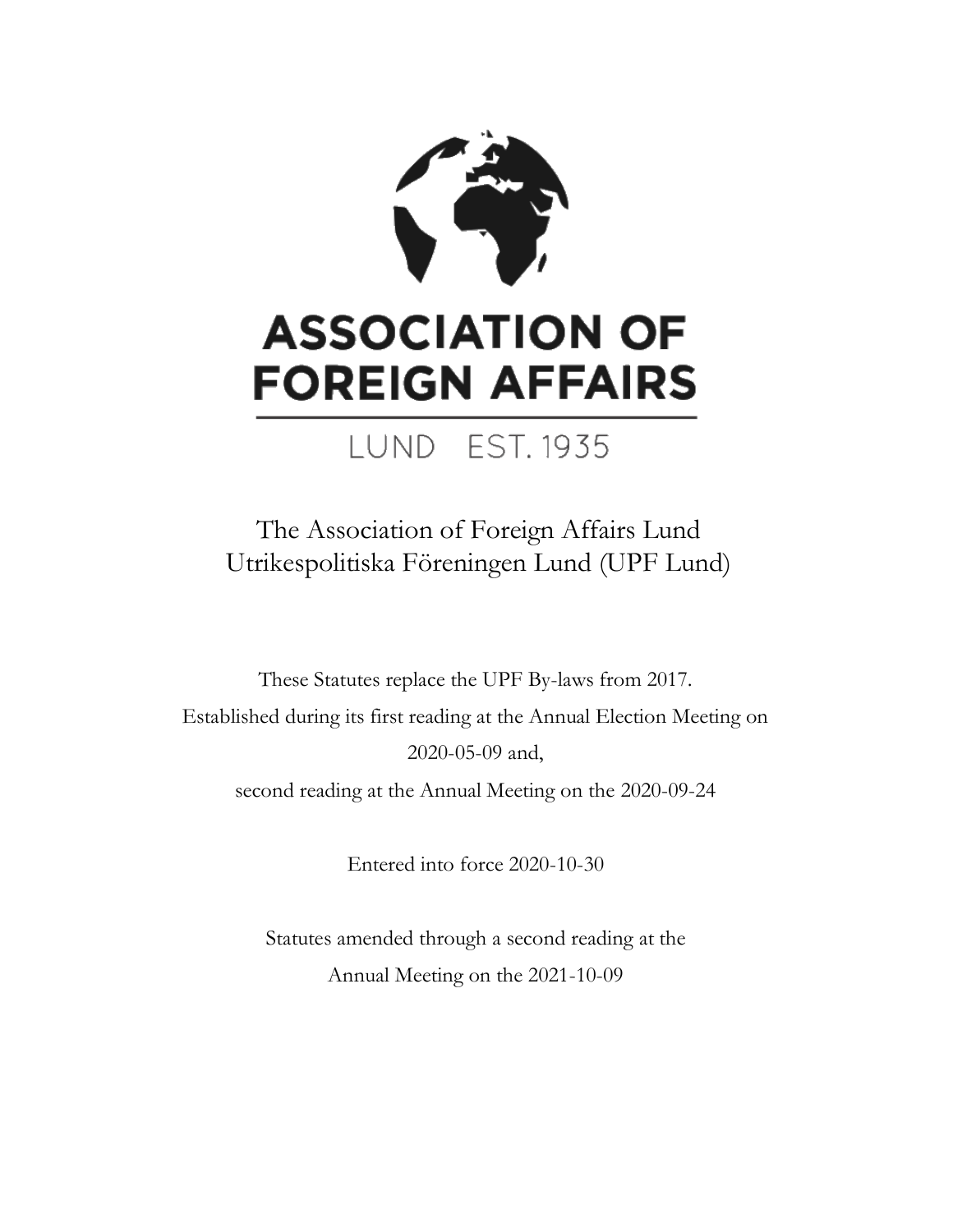### CONTENT

| 1. PURPOSE AND ORGANIZATION                  | $\overline{3}$ |
|----------------------------------------------|----------------|
| 2. MEMBERS                                   | $\overline{4}$ |
| 3. RULES OF PROCEDURE                        | 6              |
| 4. ANNUAL MEETINGS                           | $\overline{7}$ |
| 5. THE BOARD                                 | 11             |
| 6. THE NOMINATING COMMITTEE                  | 16             |
| 7. THE ANNUAL REPORT                         | 17             |
| 8. AUDITING                                  | 18             |
| 9. THE INSPECTOR                             | 18             |
| 10. SENIOR COLLEGIUM                         | 18             |
| 11. INTERPRETATION AND AMENDMENT OF STATUTES | 19             |
| 12. DISBANDMENT OF THE ASSOCIATION           | 19             |
| 13. UPF HISTORICAL BACKGROUND                | 21             |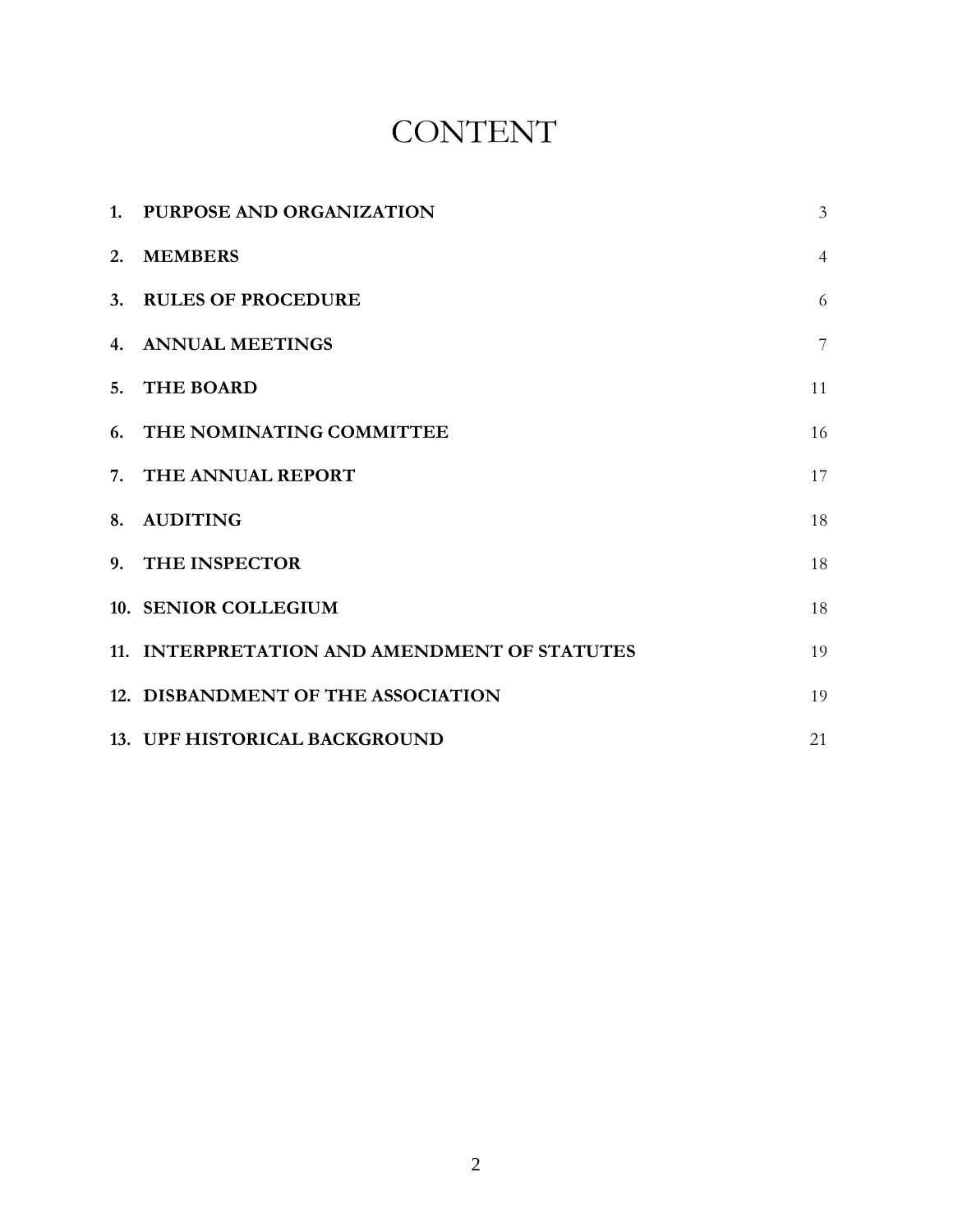#### **1. Purpose and organization**

| $$1.1$ Purpose                 | The Association of Foreign Affairs/Utrikespolitiska<br>Föreningen Lund (UPF Lund) is a politically and religiously<br>unaffiliated student association with the purpose of<br>conducting activities to spread knowledge and encourage<br>debate on issues concerning international affairs. UPF's value<br>system is built on a firm belief in democracy, human rights,<br>equality, freedom, justice, and sustainability. UPF should<br>strive to uphold the above-mentioned values in all its<br>operations. |
|--------------------------------|----------------------------------------------------------------------------------------------------------------------------------------------------------------------------------------------------------------------------------------------------------------------------------------------------------------------------------------------------------------------------------------------------------------------------------------------------------------------------------------------------------------|
| ∫1.2 Organization              | The Association of Foreign Affairs consist of:                                                                                                                                                                                                                                                                                                                                                                                                                                                                 |
|                                | The Annual Meetings,<br>1.<br>The Board,<br>2.<br>3.<br>The Nominating Committee,<br>Trustee positions,<br>4.<br>5.<br>Additional Members,<br>6.<br>Auditor(s), and<br>7.<br>Inspector                                                                                                                                                                                                                                                                                                                         |
| $\int$ 1.3 Operational year    | The Association of Foreign Affairs' operational and fiscal<br>year stretches from the 1st of July until the 30th of June.                                                                                                                                                                                                                                                                                                                                                                                      |
| § 1.4 Financial responsibility | The Board manages the Association's funds and other assets.                                                                                                                                                                                                                                                                                                                                                                                                                                                    |
| § 1.5 Signatories              | The Association of Foreign Affairs' Board have the right to<br>sign the firm. The President and The Treasurer are<br>individually signatory for the Association.                                                                                                                                                                                                                                                                                                                                               |
| § 1.6 Steering documents       |                                                                                                                                                                                                                                                                                                                                                                                                                                                                                                                |
| $$1.6.1$ Hierarchy             | The Association's steering documents have the following<br>hierarchy.                                                                                                                                                                                                                                                                                                                                                                                                                                          |
|                                | 1.<br>Statutes,<br>2.<br>Rules and Regulations,<br>3.<br>Policies, and<br>Additional steering documents.<br>4.                                                                                                                                                                                                                                                                                                                                                                                                 |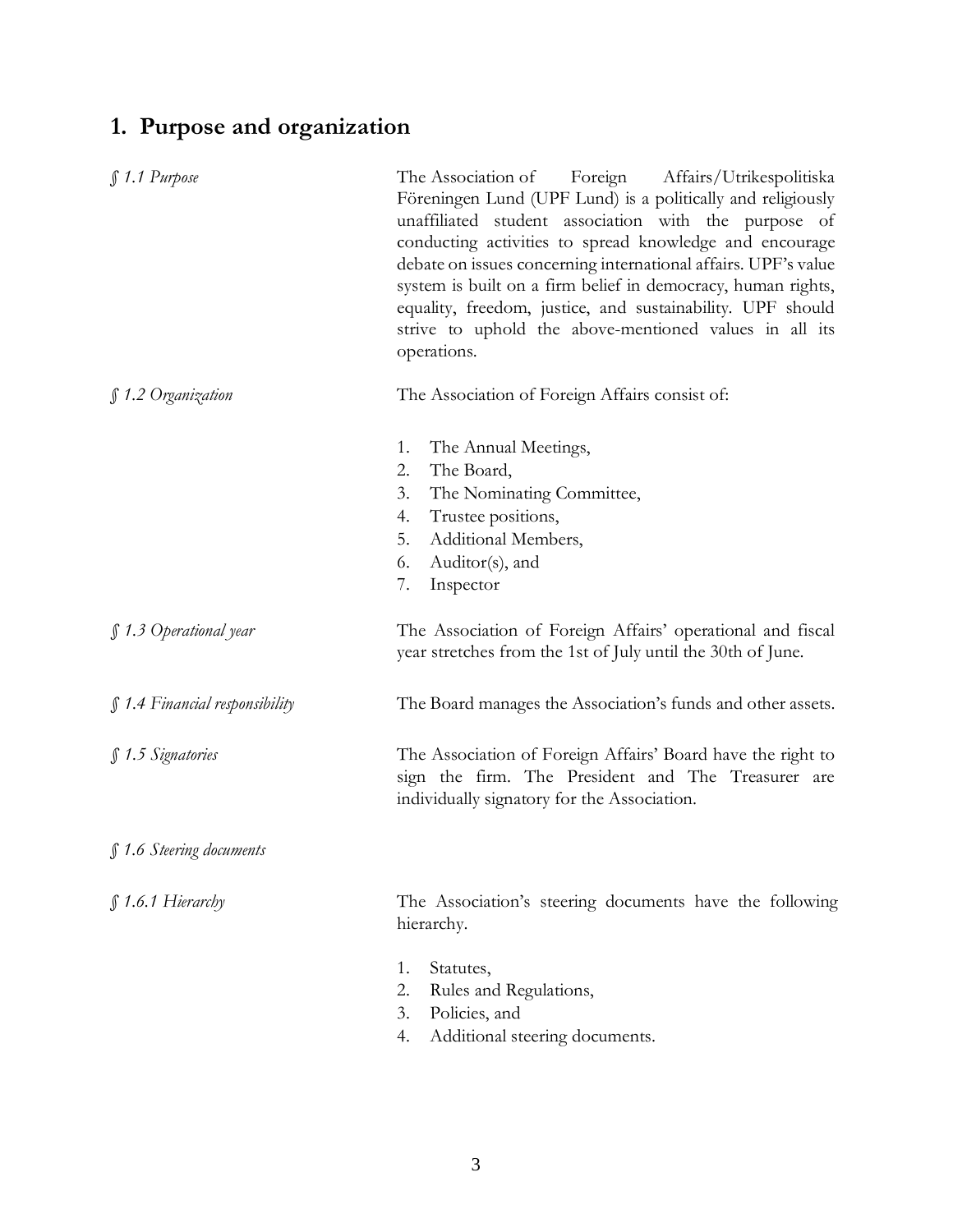|                                     | All steering documents are binding. If the documents are<br>deemed contradictory, what is stated in a document with a<br>higher hierarchal status is applied.                                                                                                |
|-------------------------------------|--------------------------------------------------------------------------------------------------------------------------------------------------------------------------------------------------------------------------------------------------------------|
| $$1.6.1$ Amendments                 | Amendments to the steering documents demands the<br>following decisions:                                                                                                                                                                                     |
|                                     | Amendments to the Statutes require two (2) decisions, with<br>identical wording, at two (2) consecutive Annual Meetings,<br>during two (2) separate operational years. The decisions are<br>taken by a qualified majority.                                   |
|                                     | Amendments to Rules and Regulations require a decision by<br>the Annual Meetings. The decision is taken by a simple<br>majority.                                                                                                                             |
|                                     | Acceptance of, or amendments to policies require a decision<br>by the Board or the Annual Meetings.                                                                                                                                                          |
| 2. Members                          |                                                                                                                                                                                                                                                              |
| $$2.1$ Member of                    | UPF is a Recognized Association by Akademiska Föreningen<br>(AF) and adopts AF:s policies. UPF is furthermore a member<br>of the Swedish Association of International Affairs<br>(UFS/SAIA).                                                                 |
| $$2.2$ Membership                   | Any individual showing an interest in UPF is entitled to apply<br>for a membership. Any individual who has paid the<br>membership fee, as established at the Annual Meeting, or has<br>been appointed an honorary member, is a member of the<br>Association. |
|                                     | A membership can be denied in the case of exceptional<br>circumstances. This includes, but is not limited to, if the<br>applicant has been previously excluded from the Association.                                                                         |
| $$2.3$ Membership fee               | The membership fee is established at the Annual Meeting.<br>The fee must be paid in full when signing up, thereby<br>providing the person membership for a year (365 days).                                                                                  |
| $\int$ 2.4 Refund of membership fee | Memberships are nonrefundable.                                                                                                                                                                                                                               |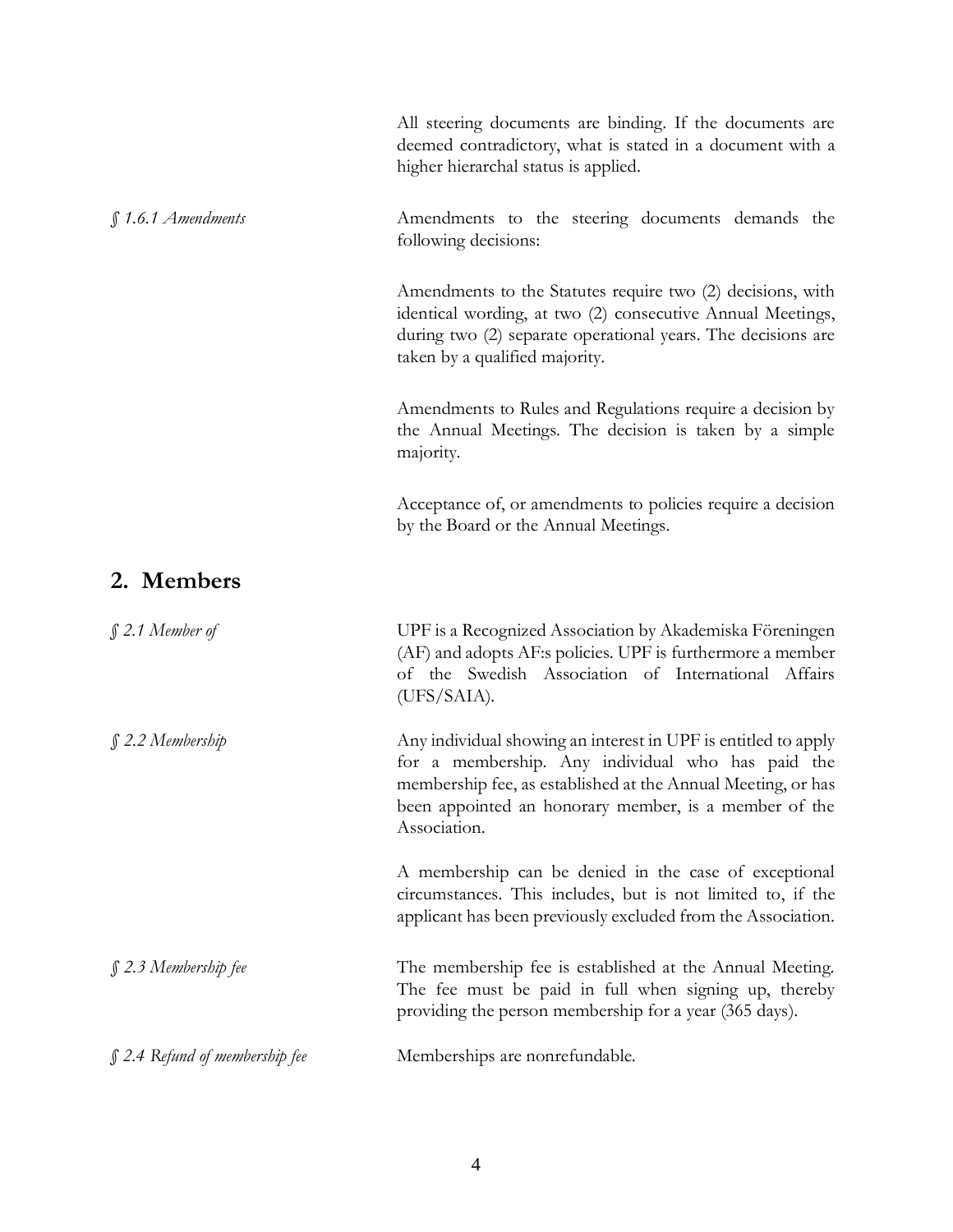| § 2.5 Ordinary membership                  | An ordinary member is a member who is also a member of<br>AF.                                                                                                                                                                                                                                                                                            |
|--------------------------------------------|----------------------------------------------------------------------------------------------------------------------------------------------------------------------------------------------------------------------------------------------------------------------------------------------------------------------------------------------------------|
| § 2.6 Support Membership                   | Individuals who are not members of AF can become<br>supporting members of UPF. However, members who are<br>enrolled at Lund University are required to have an AF<br>membership.                                                                                                                                                                         |
| § 2.7 Honorary Member                      | The title honorary member can be given to anyone without<br>the qualifications for ordinary membership, as stated in $\int 2.5$ .<br>It is usually given because of their (public) achievements,<br>contributions or particular interest in the Association and its<br>purposes, as stated in f1.1. An honorary membership lasts a<br>lifetime.          |
| $$2.7.1$ Electing honorary members         | An honorary member is recommended by any member, and<br>is appointed at the Annual Meeting or at a regular board<br>meeting. The decision requires a simple majority at the Annual<br>Meeting, and a qualified majority at the Board Meeting. If<br>such a majority is not attained, the matter shall not be<br>mentioned in the minutes.                |
| $$2.8$ Active members                      | An active member of UPF is an ordinary member whom is a<br>committee member, part of a working group, holds a trustee<br>position, or anything equivalent.                                                                                                                                                                                               |
| § 2.9 Trustee position                     | A member who holds a trustee position is a member of UPF<br>who has been elected either by one of the Annual Meetings,<br>the Board, or the Committee to carry out specific duties<br>within the Association. To become eligible for election, the<br>member has to be an ordinary member of the Association.<br>This does not apply for the auditor(s). |
| $\int$ 2.10 Membership for upper secondary | Members recruited from upper secondary schools can attend<br>all lectures. They cannot become active members of UPF.                                                                                                                                                                                                                                     |
| $\int$ 2.11 New membership categories      | New membership categories are decided at the Annual<br>Meeting in conjunction with the setting of the membership<br>fee, §4.7 point 11.                                                                                                                                                                                                                  |
| $\int$ 2.12 The rights of a member         | Ordinary members have the exclusive right to:                                                                                                                                                                                                                                                                                                            |
|                                            | Vote at the Annual Meetings,<br>1.                                                                                                                                                                                                                                                                                                                       |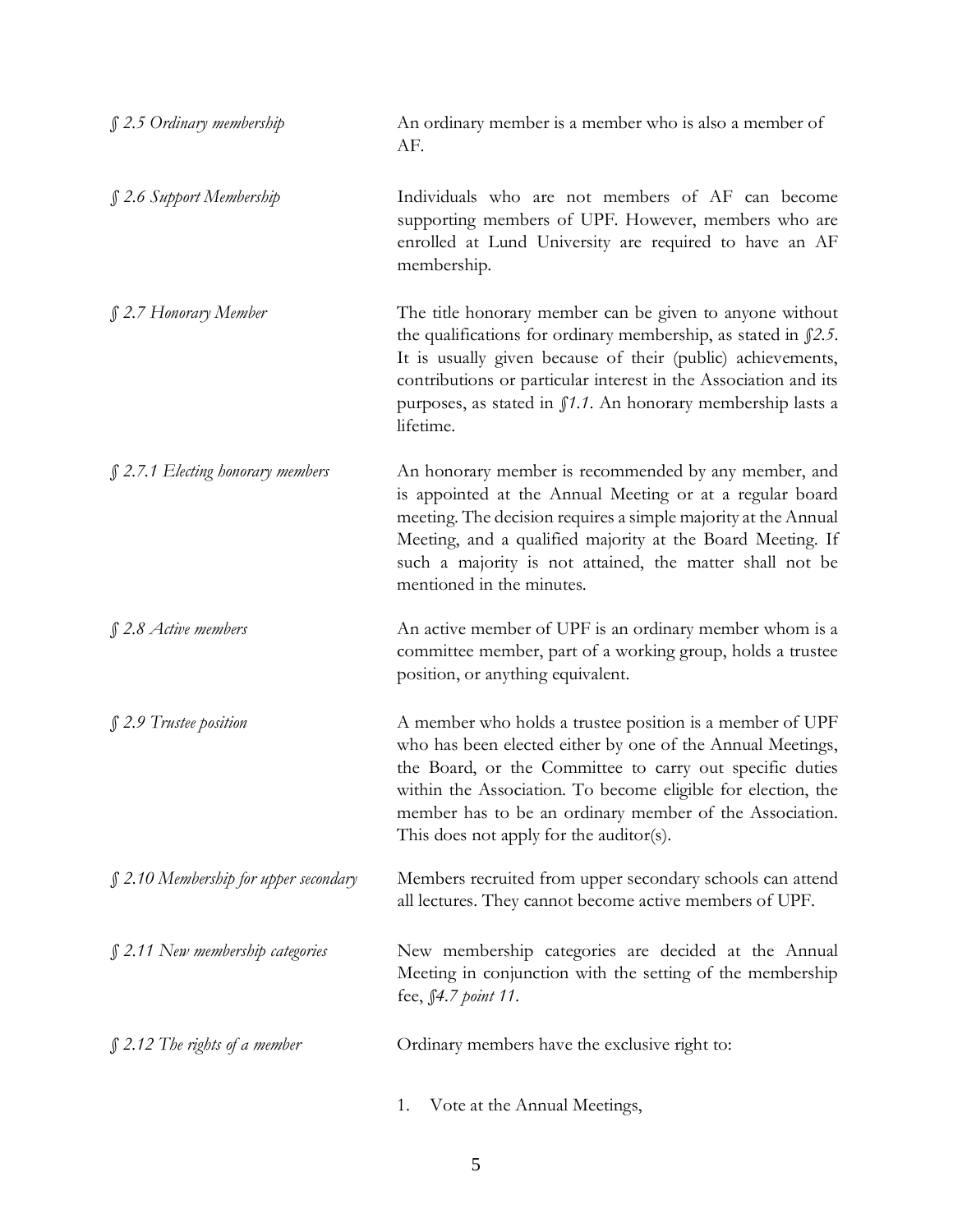|                                 | Candidate for positions of trust, and<br>2.<br>3.<br>Send in motions to board meetings and Annual<br>Meetings                                                                                                                                                                                                                                                                                              |
|---------------------------------|------------------------------------------------------------------------------------------------------------------------------------------------------------------------------------------------------------------------------------------------------------------------------------------------------------------------------------------------------------------------------------------------------------|
| $\int$ 2.13 Excluding a member  | Any member who acts contrary to the purposes of the<br>Association as defined in $\int 1.1$ , or in any other way harms the<br>Association, can be excluded by a decision of the Board. The<br>decision has to be taken with a qualified majority.                                                                                                                                                         |
| 3. Rules of Procedure           |                                                                                                                                                                                                                                                                                                                                                                                                            |
| $\int$ 3.1 Application          | The regulations in this chapter should be followed by all<br>bodies of the Association, unless otherwise is stated.                                                                                                                                                                                                                                                                                        |
| $\int 3.2$ <i>V</i> oting       | At meetings, all ordinary members present have one vote.<br>Power of attorney may not be used. Protocol of votes should<br>be used if a member of the body moves for it.                                                                                                                                                                                                                                   |
| § 3.3 Definition of majority    | A simple majority is reached by more than half of the casted<br>votes. A qualified majority requires two-thirds of the present<br>members at the meeting with a voting right. A blank vote is<br>to be counted as an abstained vote. Unless otherwise is stated,<br>decisions are made with a simple majority.                                                                                             |
| $\int$ 3.4 Bias                 | A person who is about to vote is considered biased if the<br>matter concerns themselves or someone whom they have an<br>intimate, related, or close relation with, or if the matter can be<br>expected to result in clear benefit or damage to themselves or<br>that person. Each member of a body who is eligible to vote is<br>responsible for the announcement of bias and must abstain<br>from voting. |
| § 3.7 Reservation               | A member, who does not agree with a decision, have the right<br>to make a reservation. The member is then freed of<br>responsibility for this decision. Reservations should be<br>handed in to the Secretary of the meeting before the signing<br>of the protocol is done.                                                                                                                                 |
| $\int$ 3.8 Note in the protocol | Any member of the Association has the right to leave a note<br>in the protocol.                                                                                                                                                                                                                                                                                                                            |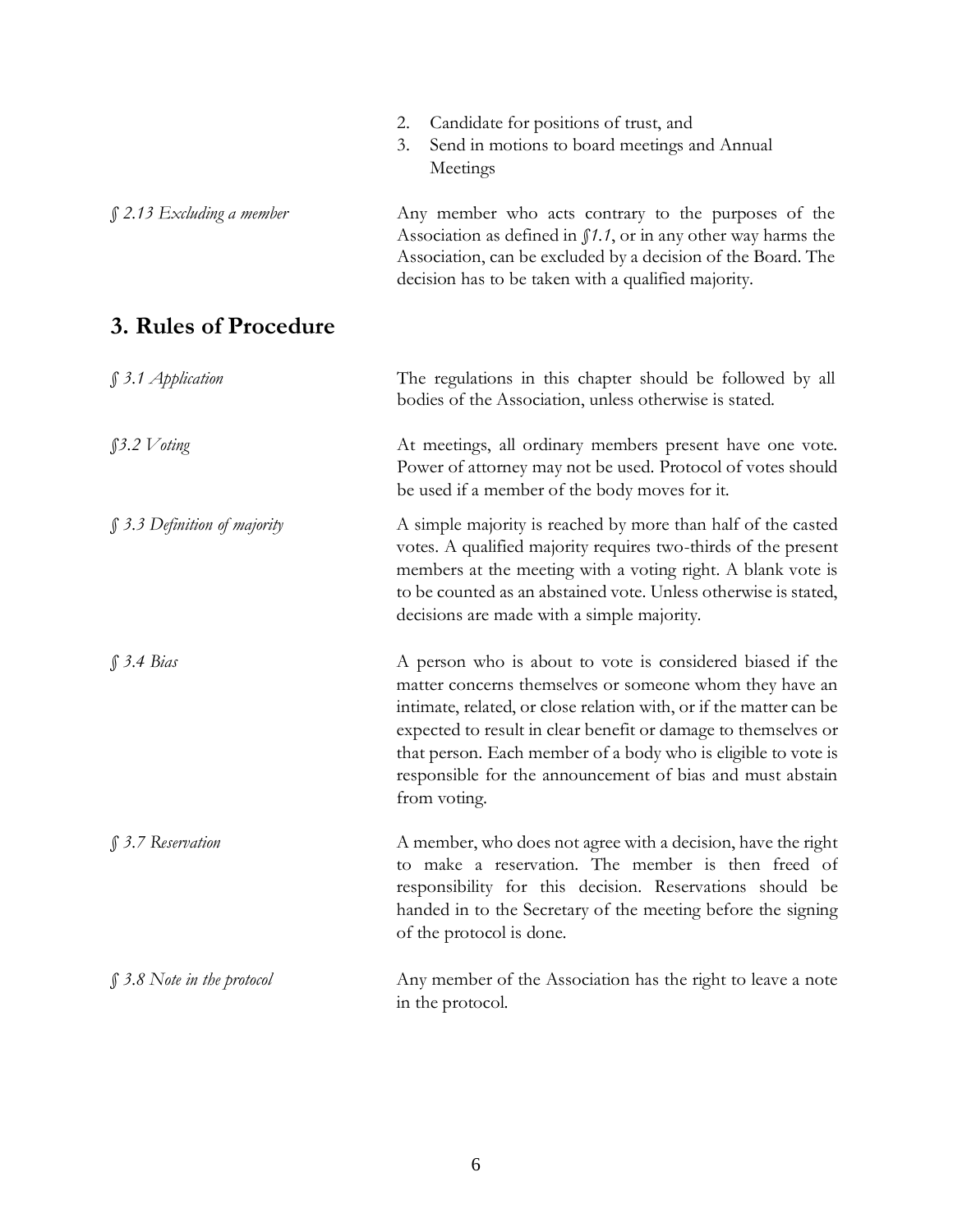#### **4. Annual Meetings**

| § 4.1 Annual meetings                     | The Annual Meetings are the Annual Meeting, the Annual<br>Election Meeting, or the extra Annual Meeting. The Annual<br>Meetings are the highest decision making body of the<br>Association of Foreign Affairs in Lund.                                                                                                                                                                                                               |
|-------------------------------------------|--------------------------------------------------------------------------------------------------------------------------------------------------------------------------------------------------------------------------------------------------------------------------------------------------------------------------------------------------------------------------------------------------------------------------------------|
| <i>f.</i> 4.2 Time of the annual meetings | An Annual Meeting and an Annual Election Meeting are to<br>be held annually. The Annual Election Meeting shall be held<br>in the spring, between the 1st of April and the 31st of May.<br>The Annual Election Meeting shall however not be held<br>between the 28th of April and the 1st of May. The Annual<br>Meeting shall be held in the autumn, between the 15th of<br>September and the 15th of October.                        |
| \$4.3~S <i>Summons</i>                    | The summons to the Annual Meetings shall be issued at least<br>fifteen (15) business days prior to the meeting.                                                                                                                                                                                                                                                                                                                      |
| $$4.4$ Protocol                           | A protocol shall be kept of the Annual Meetings. The<br>protocol should be sent to the attesters ten (10) business days<br>after the Annual meetings. The attesters should be given ten<br>(10) business days to attest the protocol. The attested protocol<br>must be made public no later than twenty-five (25) business<br>days after the Annual Meetings. When attested and made<br>public, the protocol shall also be archived. |
| $$4.5$ Meeting presidium                  | The meeting presidium consists of the Chair of the meeting<br>and Secretary of the meeting and shall to the extent possible<br>not be held by board members at Annual Meetings. If it is not<br>possible to find suitable individuals outside the Board, the<br>President and the Secretary may take the roles.                                                                                                                      |
| § 4.6 General agenda                      | The Annual Meetings must address and record in the minutes<br>the following issues:                                                                                                                                                                                                                                                                                                                                                  |
|                                           | Election of the Secretary of the Annual Meetings.<br>1.<br>Election of Chair of the Annual Meetings.<br>2.<br>Election of two Attesters and vote-counters.<br>3.<br>Approval of the electoral roll.<br>4.<br>Approval of the agenda.<br>5.<br>Consideration of whether the summons to the Annual<br>6.<br>Meetings were carried out in accordance with the Statutes.<br>Other issues, mentioned in the summons.<br>7.                |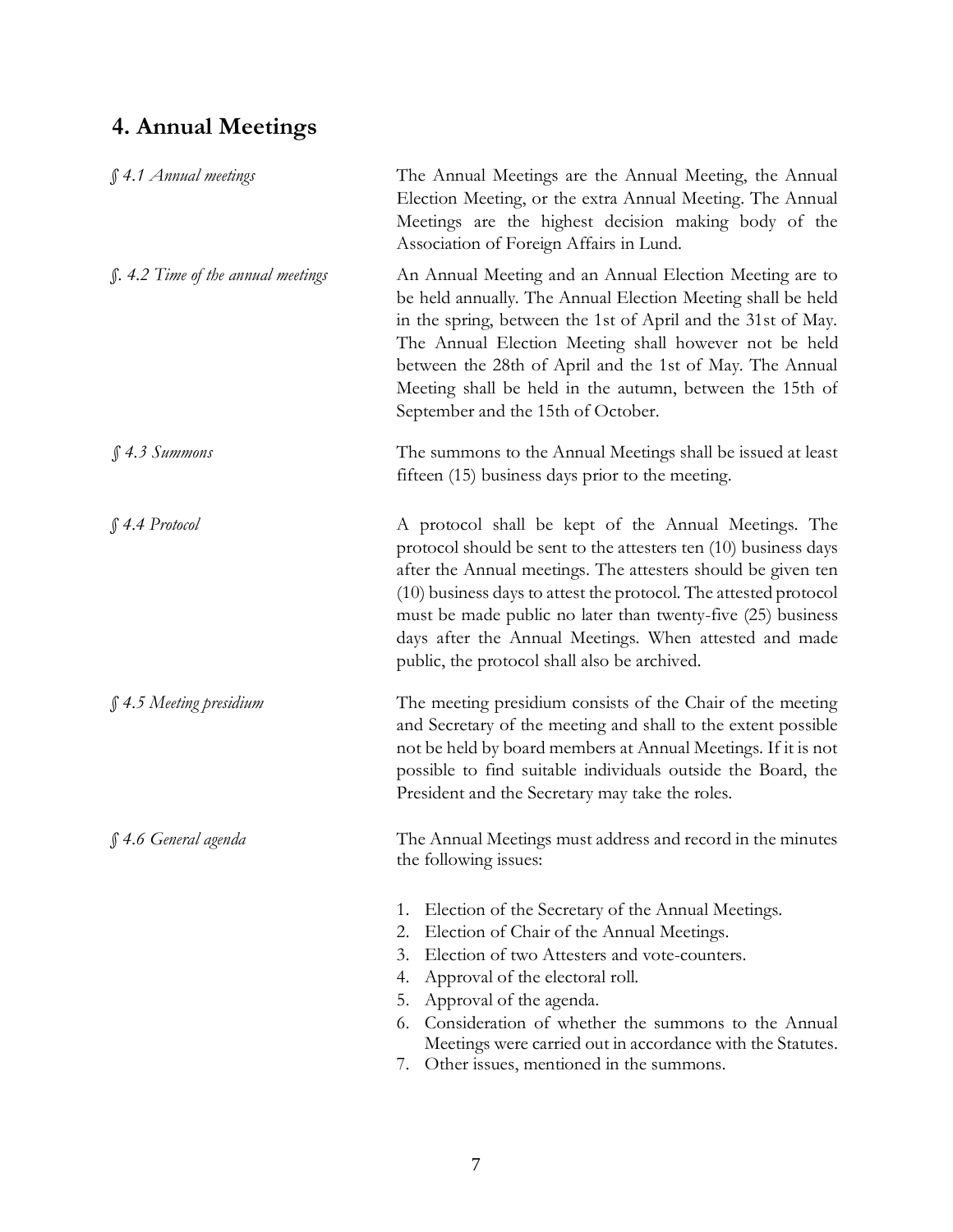*§ 4.7 Annual meeting agenda* The Annual Meeting held during the autumn must also address the following issues: 8. The annual report from the past year of operations. 9. The audit report on the Board's administration for the past year of operations. 10. The previous Board's discharge of responsibility. 11. Setting of the membership fee for the upcoming year. 12. A decision on the Board's proposition of the budget for the upcoming year. 13. A decision on the Board's proposition of the operational plan for the upcoming year. 14. A decision on additional Board proposals, if any.

15. A decision on motions, if any.

*§ 4.8 Annual election meeting agenda* The Annual Election Meeting must also address the following issues:

- 8. Election of the Association's President for the upcoming year of operations.
- 9. Election of the Association's Vice President for the upcoming year of operations.
- 10. Election of the Association's Secretary for the upcoming year of operations.
- 11. Election of the Association's Treasurer for the upcoming year of operations.
- 12. Election of the Association's representative to the Swedish Association of International Affairs (UFS) for the upcoming year of operations.
- 13. Election of the Associations Head of a Committee and Board Member, and potential Head of a Committee and Deputy Board Member for the upcoming year of operations.
- 14. Election of one (1) to two (2) auditors for the upcoming year of operations.
- 15. Election of three (3) to five (5) members of the Nominating Committee for the upcoming year of operations, where one (1) should be elected as Chairperson of the Nominating Committee and two (2) as alternate members of the Nominating Committee for the upcoming year of operations.
- 16. Election of at least one (1) Sexual Harassment Contact Person for the upcoming year of operations.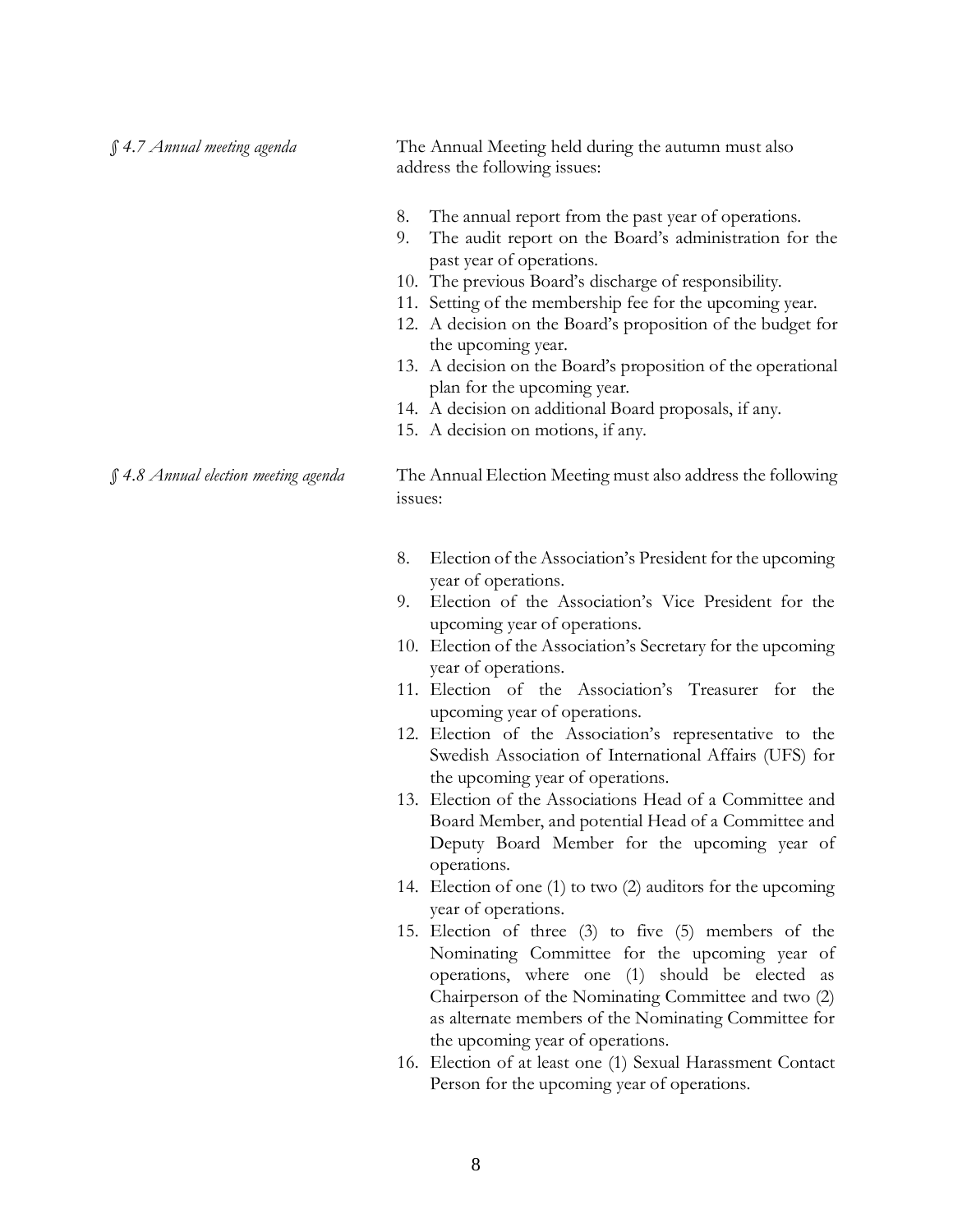|                                | 17. Election of other trustee positions within<br>the<br>Association for the upcoming year of operations.                                                                                                                                                                                                                                                                                           |
|--------------------------------|-----------------------------------------------------------------------------------------------------------------------------------------------------------------------------------------------------------------------------------------------------------------------------------------------------------------------------------------------------------------------------------------------------|
| §4.9 Additional positions      | An additional permanent board position requires a qualified<br>decision by the Annual Meetings.                                                                                                                                                                                                                                                                                                     |
| $$4.10$ Elections              |                                                                                                                                                                                                                                                                                                                                                                                                     |
| § 4.10.1 Eligible for Election | Only an ordinary member of the Association, nominated by<br>the Nominating Committee, registered as a counter<br>candidate, or registered as a candidate for a vacant position,<br>can be elected Board Member, Deputy Board Member, or<br>trustee as defined in $\int$ 2.9.                                                                                                                        |
| $$4.10.2$ Counter-candidate    | A counter candidate is a member who either candidates<br>against the Nominating Committee's nomination for the<br>position or who candidates for a vacant position before the<br>deadline set for counter-candidacies.                                                                                                                                                                              |
|                                | A candidate wishing to counter-candidate shall inform the<br>Nominating Committee of its decision no later than five (5)<br>business days prior to the Annual Election Meeting.                                                                                                                                                                                                                     |
| $$4.10.3$ V acant positions    | A position is considered a vacant position if, after the<br>deadline stated in $\int 4.10.2$ , there is no counter-candidate for a<br>position nor a registered candidate for a vacant position.                                                                                                                                                                                                    |
|                                | If there is a vacant position at the Annual Election Meeting,<br>a member can move for a free nomination. The Annual<br>Election Meeting can by a simple majority open up the vacant<br>position for free nominations.                                                                                                                                                                              |
| § 4.11 Limitations             | The post as President, the Vice President, the Secretary or the<br>Treasury cannot be held by the same individual.                                                                                                                                                                                                                                                                                  |
| \$4.12~Motions                 | Motions can be submitted by any members to the Annual<br>Meetings to take a decision on a limited issue. Motions may<br>only be repealed by a decision taken by a simple majority.<br>Motions for the Annual Meetings shall be submitted in<br>written form at least ten (10) business days prior to the<br>meeting. An issue not addressed in the meeting agenda<br>cannot be subject to decision. |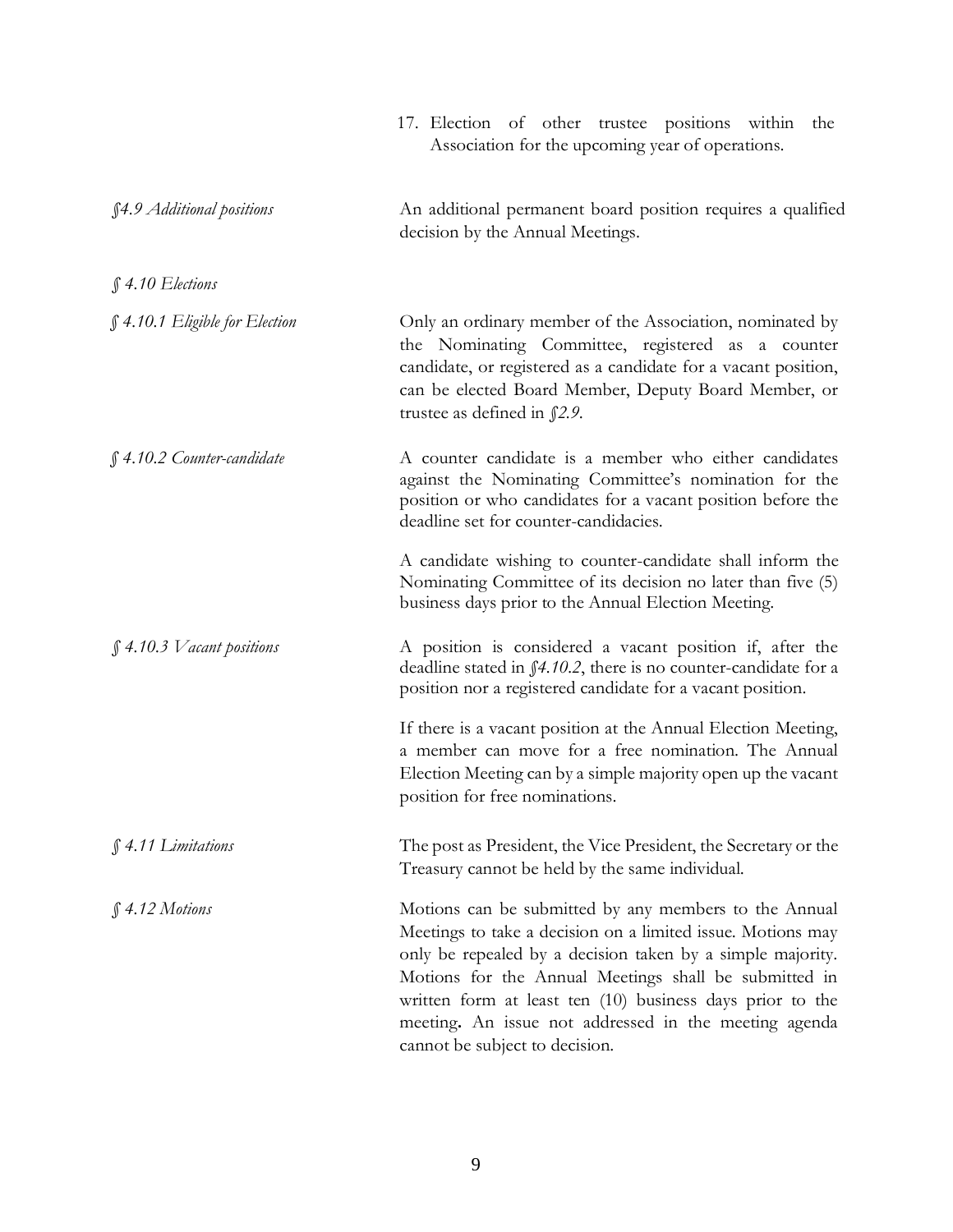| § 4.13 Propositions from the Board | Propositions from the Board shall go through a board<br>decision before being submitted to the Annual Meetings.                                                                                                                                                                                             |
|------------------------------------|-------------------------------------------------------------------------------------------------------------------------------------------------------------------------------------------------------------------------------------------------------------------------------------------------------------|
| $$4.14$ V oting procedures         |                                                                                                                                                                                                                                                                                                             |
| $\int$ 4.14.1 Right to vote        | Members who have paid the membership fee at least ten (10)<br>business days prior to the Annual Meetings have a right to<br>vote at the Annual Meetings. In case of renewing a<br>membership, the renewal must be acquired at least five (5)<br>business days prior to the Annual Meetings.                 |
| § 4.14.2 Counted votes             | Unless otherwise requested by any member of the meeting,<br>voting shall be carried out by acclamation. In the case of a<br>ballot vote, blank votes are to be counted as an abstained vote<br>and discarded votes shall not be counted.                                                                    |
| § 4.14.3 Deciding votes            | Decisions are taken with a simple majority unless otherwise<br>stated. In the case of a draw, the matter should be decided by<br>the flip of a coin.                                                                                                                                                        |
| $$4.15$ Disorder                   | If the Chair of the meeting finds that a speaker, who has been<br>called to order, is still abusing its right of free speech, the chair<br>of the meeting may deprive the individual its right to speak.<br>If disorder occurs and it cannot be averted by the chair, the<br>chair may adjourn the meeting. |
| § 4.16 Extra Annual Meeting        |                                                                                                                                                                                                                                                                                                             |
| $$4.16.1$ Decision                 | An extra Annual Meeting shall be held if requested by:                                                                                                                                                                                                                                                      |
|                                    | 1.<br>The President,<br>2.<br>The Board,<br>3.<br>The Auditor, or<br>Fifty (50) ordinary members of<br>4.<br>The Association of Foreign<br>Affairs.                                                                                                                                                         |
|                                    | The request shall be written and submitted to the President,<br>or the Auditor. If the Board is requesting an Extra Annual<br>Meeting, a simple majority is required.                                                                                                                                       |
| $$4.16.2$ Scheduling               | The meeting shall be held no later than twenty-five (25)<br>business days after the request has been submitted. Extra                                                                                                                                                                                       |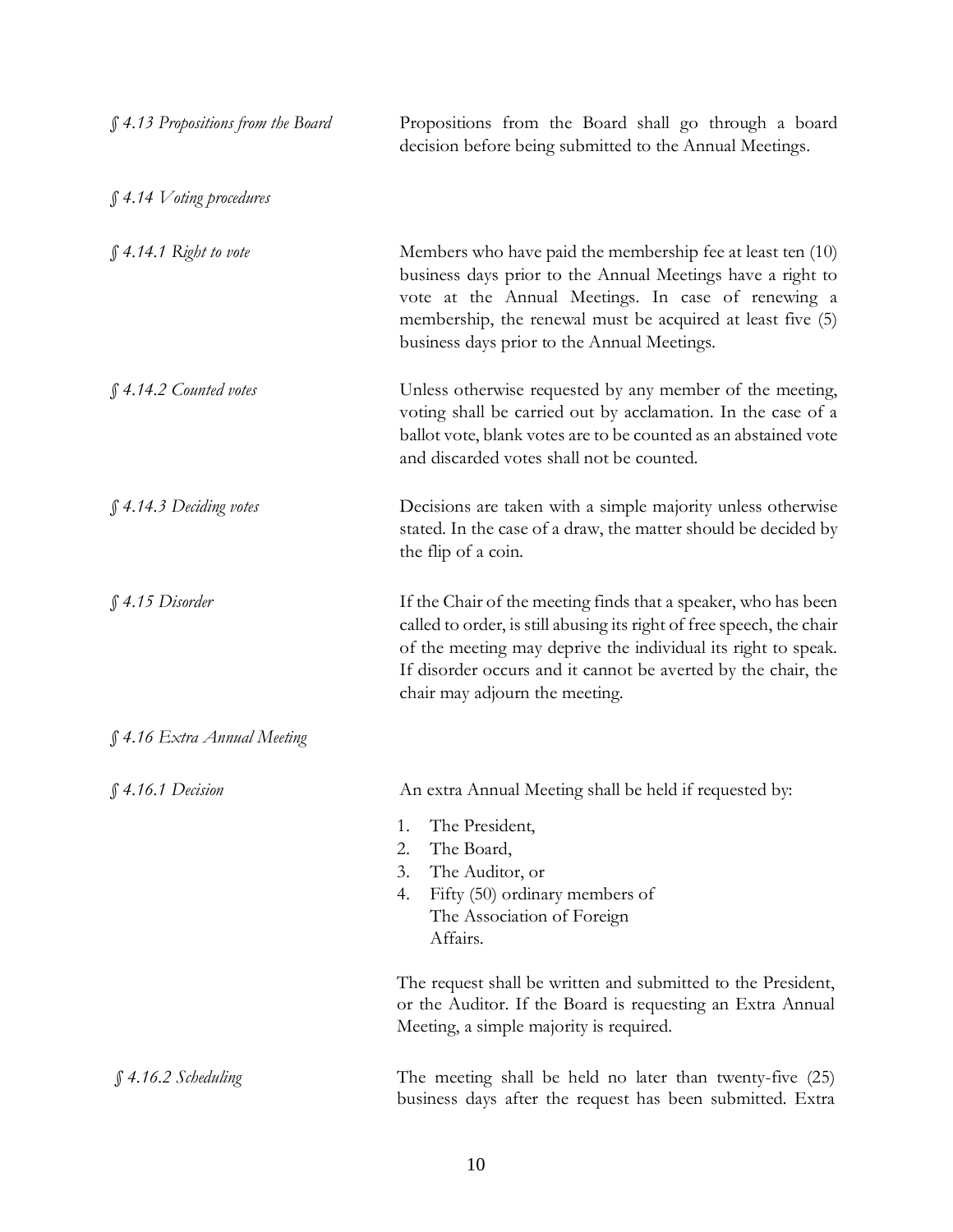|                                         | Annual Meetings shall not be held between the 1st of June<br>and the 31st of August, nor on the last of April, or during<br>other official Swedish holidays.                                                                   |
|-----------------------------------------|--------------------------------------------------------------------------------------------------------------------------------------------------------------------------------------------------------------------------------|
| $$4.16.3$ Summons                       | A summon to the Extra Annual Meetings shall be issued<br>following the same procedure of the regular Annual<br>Meetings.                                                                                                       |
| $$4.16.4$ Issues                        | Extra Annual Meetings can only handle the issues that were<br>stated in the written request.                                                                                                                                   |
| 5. The Board                            |                                                                                                                                                                                                                                |
| $$5.1$ Board members                    | The Board consists of:                                                                                                                                                                                                         |
|                                         | The Presidium, and<br>1.<br>Additional board members.<br>2.                                                                                                                                                                    |
| §5.2 Election of board members          | That which is stated by the Annual Meeting shall apply to the<br>elections of the Board. In case of vacancies or permanently<br>appointed additional board positions, the procedures stated in<br>\$5.15.2 are to be followed. |
| §5.3 Rights of board members            | All board members have the right to vote at board meetings.                                                                                                                                                                    |
| § 5.4 Responsibilities of board members | Board members are obliged to fulfill the responsibilities of<br>maintaining and ensuring the operations of the Association.                                                                                                    |
| § 5.5 Restructuring of the Board        | The Board may temporarily appoint additional board<br>positions. The Board should follow the procedures stated in<br>\$5.15.2 when electing new board members.                                                                 |
| $$5.6$ The Presidium                    | The presidium is chosen by the Annual Election Meeting and<br>can consist of:<br>President<br>1.<br>Vice President<br>2.<br>3.<br>Secretary<br>Treasurer<br>4.<br>5.<br>UFS-Representative                                     |

Members of the Presidium are board members.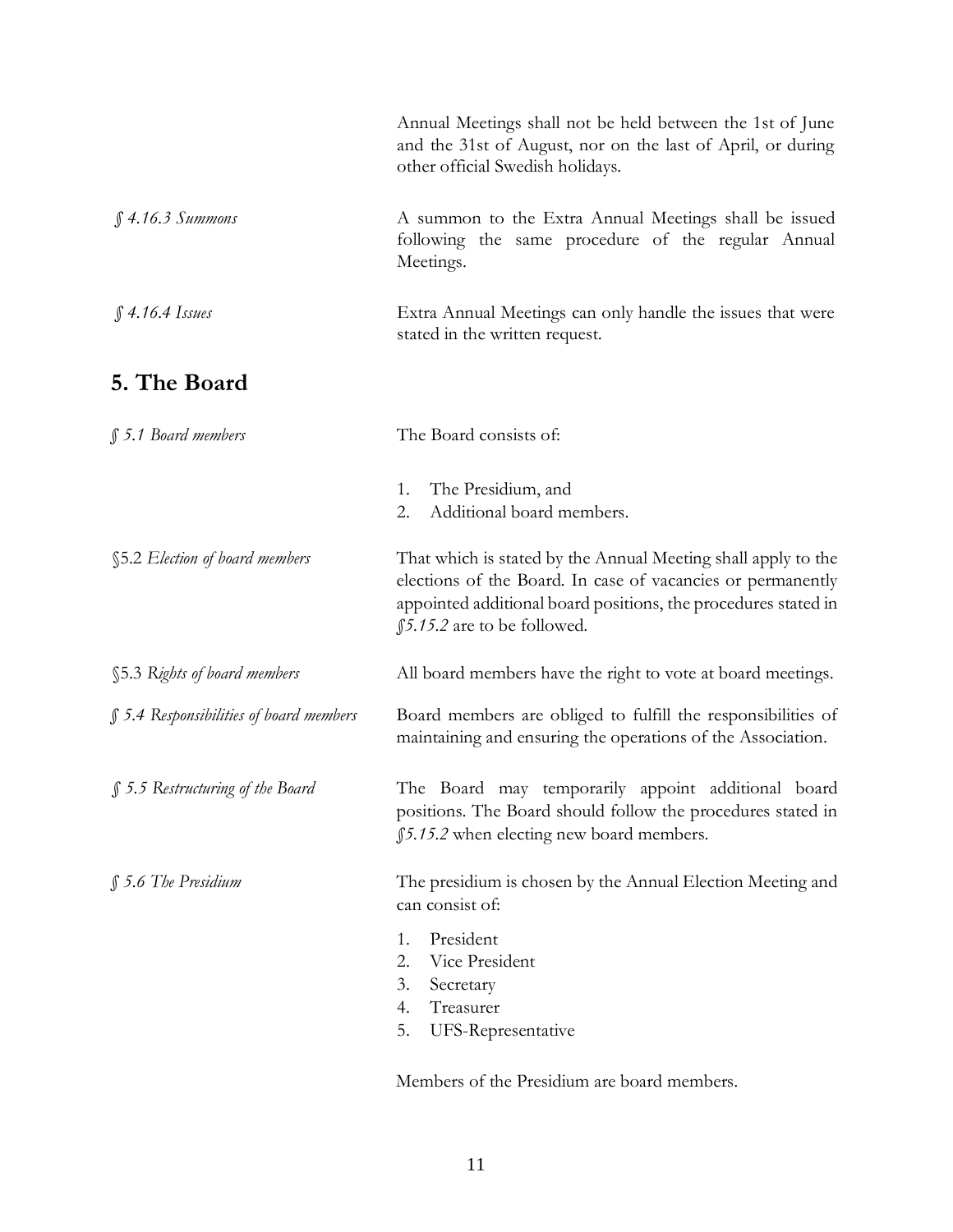| § 5.7 Definition of Head of Committee | A Head of a Committee and Board Member is a board<br>member with voting rights at board meetings. A Head of a<br>Committee and Deputy Board Member does not have voting<br>rights at board meetings unless the ordinary board member is<br>not present. Head of a Committee and Board Member, and<br>Head of a Committee and Deputy Board Member are equally<br>responsible for carrying out the duties as Heads of a<br>Committee. |
|---------------------------------------|-------------------------------------------------------------------------------------------------------------------------------------------------------------------------------------------------------------------------------------------------------------------------------------------------------------------------------------------------------------------------------------------------------------------------------------|
| § 5.8 Board meetings                  |                                                                                                                                                                                                                                                                                                                                                                                                                                     |
| § 5.8.1 Meetings                      | The Board should, when possible, meet once every three<br>weeks or when the President calls for a meeting. During the<br>year of operations, the Board must meet at least eight (8)<br>times.                                                                                                                                                                                                                                       |
| $$5.8.2~\mathcal{S}$ <i>ammons</i>    | The President shall summon the board members to the<br>meeting no later than ten (10) business days prior to the<br>meeting.                                                                                                                                                                                                                                                                                                        |
| $$5.8.3$ Motions                      | Motions to a board meeting can be submitted by any member.<br>It should be submitted to the President at least seven (7)<br>business days prior to the meeting. Motions may only be<br>repealed by a decision taken by a simple majority.                                                                                                                                                                                           |
| $\int$ 5.8.4 Agenda and attachments   | Agenda and attachments shall be established by the President<br>and the Secretary. The documents shall be made available to<br>the Board no later than five (5) business days prior to the<br>meeting.                                                                                                                                                                                                                              |
| $\int$ 5.8.5 Made public for members  | The date of the meeting and the deadline for the submission<br>of motions shall be made public to the members of the<br>Association no later than ten (10) business days prior to the<br>meeting. The agenda and attachments shall be made public to<br>the members no later than five (5) business days prior to the<br>meeting.                                                                                                   |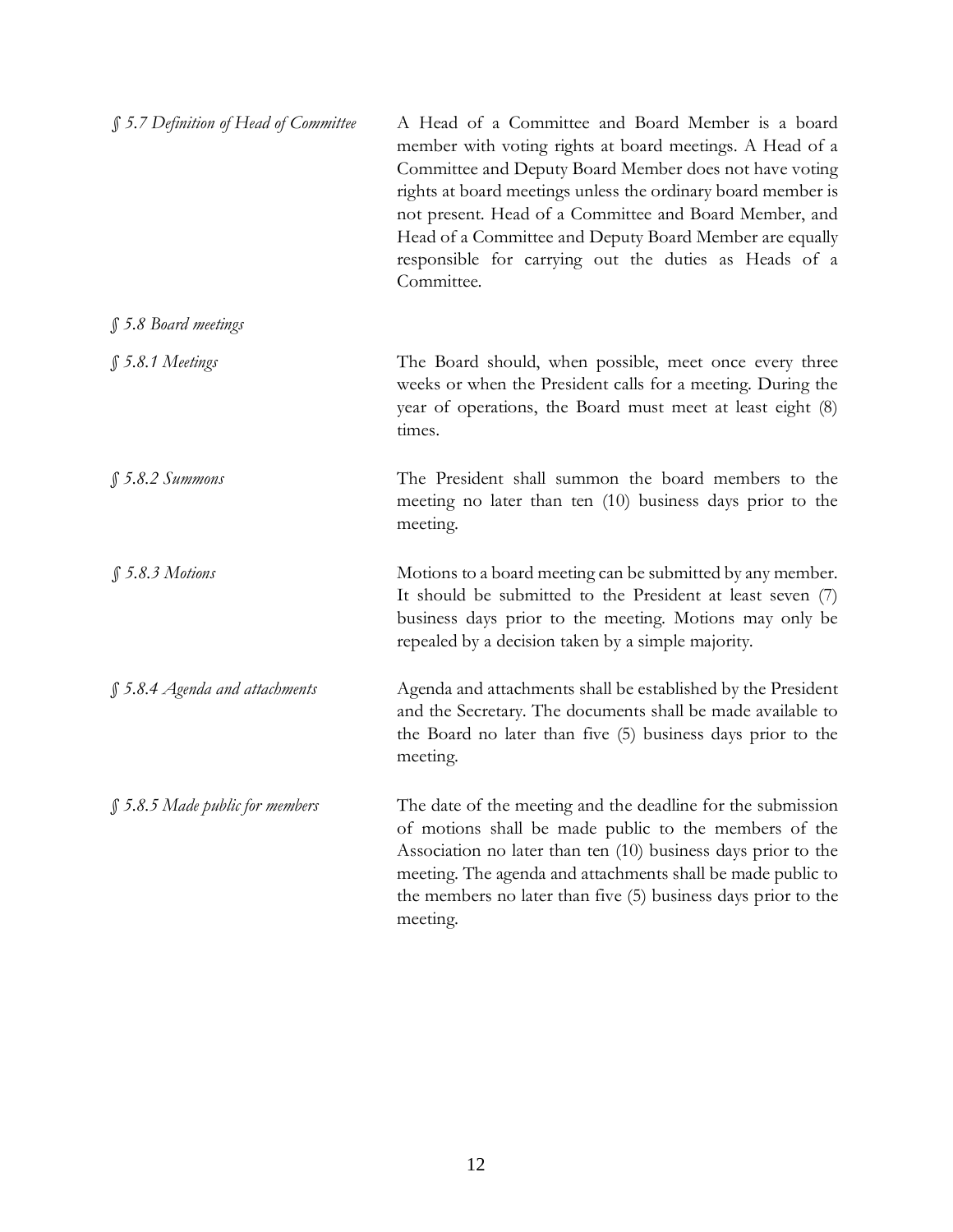| $$5.8.6$ Protocol                   | A protocol shall be kept of board meetings. The protocol<br>should be sent to the attesters ten $(10)$ business days after the<br>board meeting. The attesters should be given five (5) business<br>days to attest the protocol. The attested the protocol must be<br>made public no later than twenty (20) business days after the<br>board meeting. When attested and made public, the protocol<br>shall also be archived. |
|-------------------------------------|------------------------------------------------------------------------------------------------------------------------------------------------------------------------------------------------------------------------------------------------------------------------------------------------------------------------------------------------------------------------------------------------------------------------------|
| $\int$ 5.8.7 Voting                 | Board members have one vote at the board meeting. Heads<br>of Committees and Deputy Board Members receive a voting<br>right in the absence of the Head of Committee and Board<br>Member.                                                                                                                                                                                                                                     |
| $\int$ 5.8.8 Extra board meetings   | The President may under pressing circumstances summon the<br>Board to an extra board meeting no later than three (3)<br>business days prior to the meeting. Agenda and attachments<br>shall be sent to the Board and made public no later than<br>twenty-four (24) hours prior to the meeting.                                                                                                                               |
| § 5.9 Formalities                   |                                                                                                                                                                                                                                                                                                                                                                                                                              |
| § 5.9.1 Per Capsulam                | In urgent matters the Board can make decisions Per<br>Capsulam. These decisions must then be ratified on the<br>following board meeting.                                                                                                                                                                                                                                                                                     |
|                                     | A Per Capsulam decision is a decision made outside an<br>ordinary meeting. Per Capsulam decisions shall only be used<br>when a decision cannot wait until the next meeting. A simple<br>majority is required for a decision Per Capsulam.                                                                                                                                                                                    |
| $$5.9.2$ Quorum                     | The Board is eligible to take a decision when at least half of<br>the board Members with the right to vote are present.                                                                                                                                                                                                                                                                                                      |
| $$5.9.3$ Co-opted                   | The Board can decide to co-opt people to a board meeting.<br>The co-opted people have the right to be present and to<br>speak. Co-opted people do not have the right to vote, nor the<br>right to move.                                                                                                                                                                                                                      |
| $$5.10$ Propositions from the Board | Propositions from the Board shall be executed in accordance<br>with $\int 4.13$ .                                                                                                                                                                                                                                                                                                                                            |
| $$5.11$ Hand-over                   | The Board is responsible for conducting a hand-over to the<br>following board to facilitate continuity in the Association.                                                                                                                                                                                                                                                                                                   |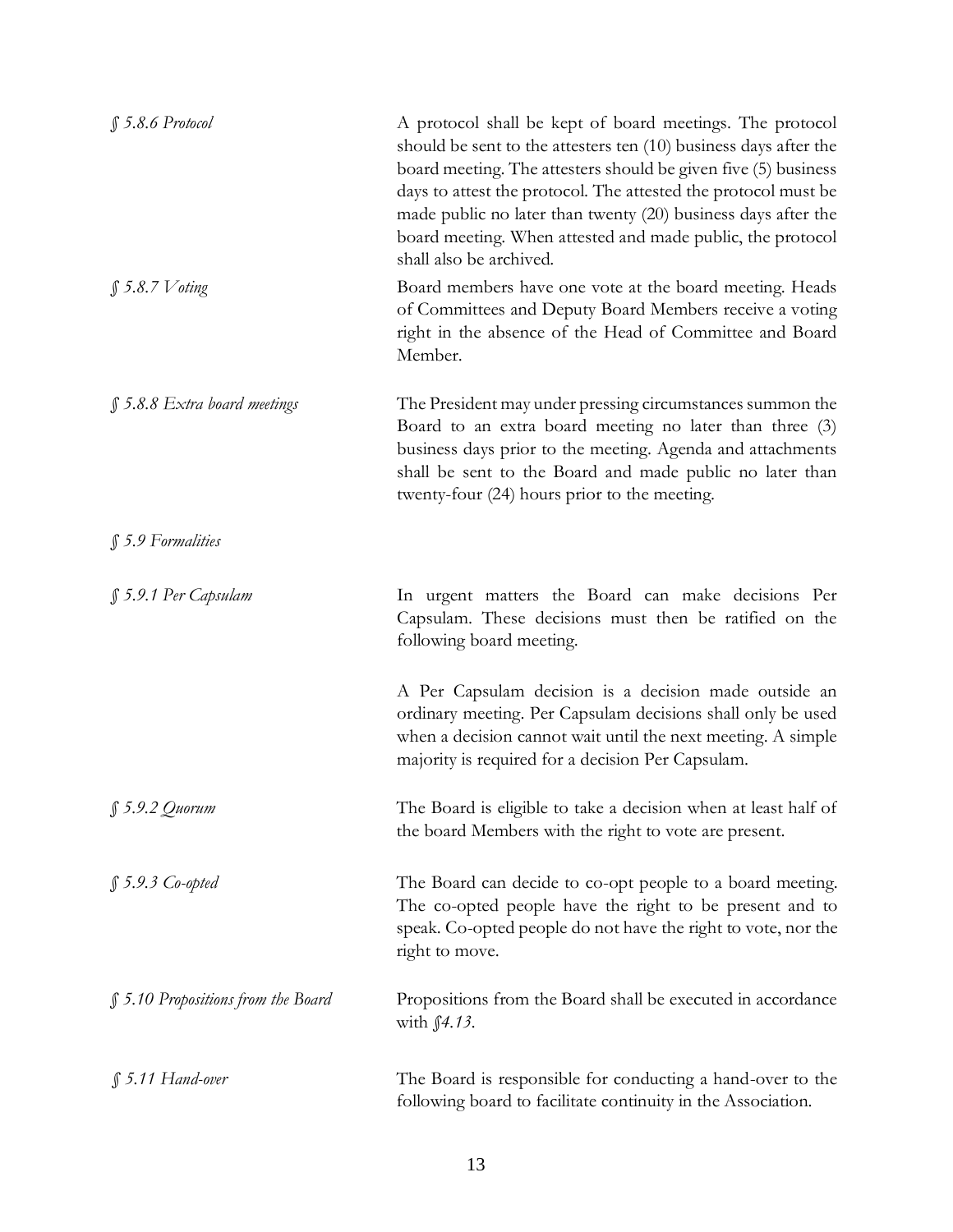| §5.12.1 The President       | The President shall:                                                                                                                                                                                                                                                                                                                                                                                                                                                           |
|-----------------------------|--------------------------------------------------------------------------------------------------------------------------------------------------------------------------------------------------------------------------------------------------------------------------------------------------------------------------------------------------------------------------------------------------------------------------------------------------------------------------------|
|                             | 1.<br>Represent the Association and carry out its purpose.<br>Lead the Association and the Board.<br>2.<br>3.<br>Lead and send out a summons for board meetings.<br>Send out summons for Annual Meetings.<br>4.<br>5.<br>Ensure that the work of the Association complies with<br>the Statutes, Rules and Regulations, policies, and other<br>steering documents, and that decisions are executed in<br>due order.<br>Educate board members about the Statutes and other<br>6. |
|                             | steering documents.<br>Make sure an annual report is composed in accordance<br>7.<br>to $$8.1$ .                                                                                                                                                                                                                                                                                                                                                                               |
|                             | 8.<br>Consider requests and complaints from members.                                                                                                                                                                                                                                                                                                                                                                                                                           |
| § 5.12.2 The Vice President | The Vice President shall:                                                                                                                                                                                                                                                                                                                                                                                                                                                      |
|                             | Assist the President in carrying out the duties stated in<br>1.<br>$$5.12.1$ .<br>In the case of the President's absence, take their place in<br>2.<br>executing the duties stated in $$5.12.1$ .                                                                                                                                                                                                                                                                              |
| $$5.12.3$ The Secretary     | The Secretary shall:                                                                                                                                                                                                                                                                                                                                                                                                                                                           |
|                             | Write and archive protocols from each board meeting.<br>1.<br>Ensure that protocols are made public in accordance<br>2.<br>with $$4.4$ and $$5.8.6$ .<br>Administer the membership registry, newsletter, and the<br>3.<br>Senior Collegium.<br>Ensure that the year of operations is documented and<br>4.<br>archived in the AF's archive and/or in another suitable<br>place.                                                                                                 |
| $$5.12.4$ The Treasurer     | The Treasurer shall:                                                                                                                                                                                                                                                                                                                                                                                                                                                           |
|                             | Manage the Association's funds, assess finances, and<br>1.<br>close the accounts at the end of the operational year.<br>Administer a budget proposition, and in cooperation<br>2.<br>with the Board present a budget proposition to the<br>Annual Meeting.                                                                                                                                                                                                                     |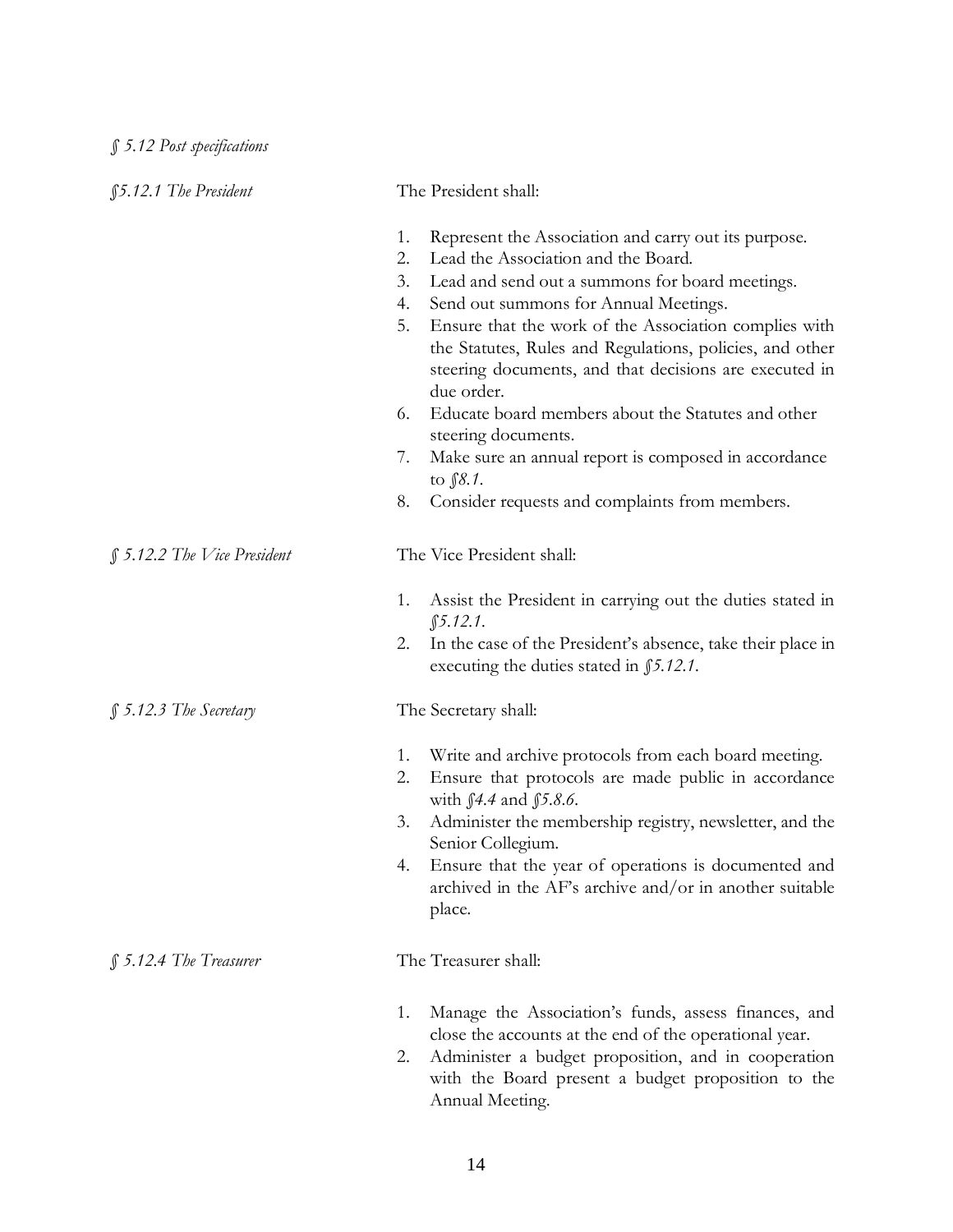| $\int$ 5.12.5 UFS Representative  | The Representative to the Swedish Association of<br>International Affairs (UFS) shall:                                                                                                                                                                                                                                                                                                                                                                                                                                                                                           |
|-----------------------------------|----------------------------------------------------------------------------------------------------------------------------------------------------------------------------------------------------------------------------------------------------------------------------------------------------------------------------------------------------------------------------------------------------------------------------------------------------------------------------------------------------------------------------------------------------------------------------------|
|                                   | Represent the Association and its members in the Board<br>1.<br>of the Swedish Association of International Affairs.<br>Work in accordance with the standpoints of the Board<br>2.<br>and the interests of the Association's members.<br>Continuously communicate information from UFS to<br>3.<br>the Association and the Board.                                                                                                                                                                                                                                                |
| § 5.12.6 Additional board members | The other members of the Board shall perform their position-<br>specific duties and the duties of being a board member.                                                                                                                                                                                                                                                                                                                                                                                                                                                          |
| $\int$ 5.13 Deputy board member   | The Deputy Board Member shall in the absence of the<br>ordinary board member carry out their board duties.                                                                                                                                                                                                                                                                                                                                                                                                                                                                       |
| § 5.14 Resignation                | Board members can resign by informing the President of this<br>decision. The resignation takes place effective immediately, or<br>upon a later date in agreement with the President.                                                                                                                                                                                                                                                                                                                                                                                             |
| $\int$ 5.15 By-elections          |                                                                                                                                                                                                                                                                                                                                                                                                                                                                                                                                                                                  |
| $$5.15.1$ Mandate                 | If a board member resigns during the operational year, the<br>Board may appoint a replacement that will hold the position<br>until the end of the operational year.                                                                                                                                                                                                                                                                                                                                                                                                              |
| $$5.15.2$ Procedure               | The by-election should follow the following procedure:                                                                                                                                                                                                                                                                                                                                                                                                                                                                                                                           |
|                                   | The decision to appoint a replacement shall be decided<br>1.<br>at a board meeting.<br>Announcement of vacant position shall be issued to the<br>2.<br>members of the Association at least twenty (20) business<br>days prior to the board meeting.<br>The nominating procedure is carried out by the<br>3.<br>Nominating Committee.<br>The nomination shall be made public no later than five<br>4.<br>(5) business days prior to the board meeting.<br>The decision must be taken with a qualified majority, and<br>5.<br>be made public to the members no later than five (5) |
|                                   | business days after the board meeting.                                                                                                                                                                                                                                                                                                                                                                                                                                                                                                                                           |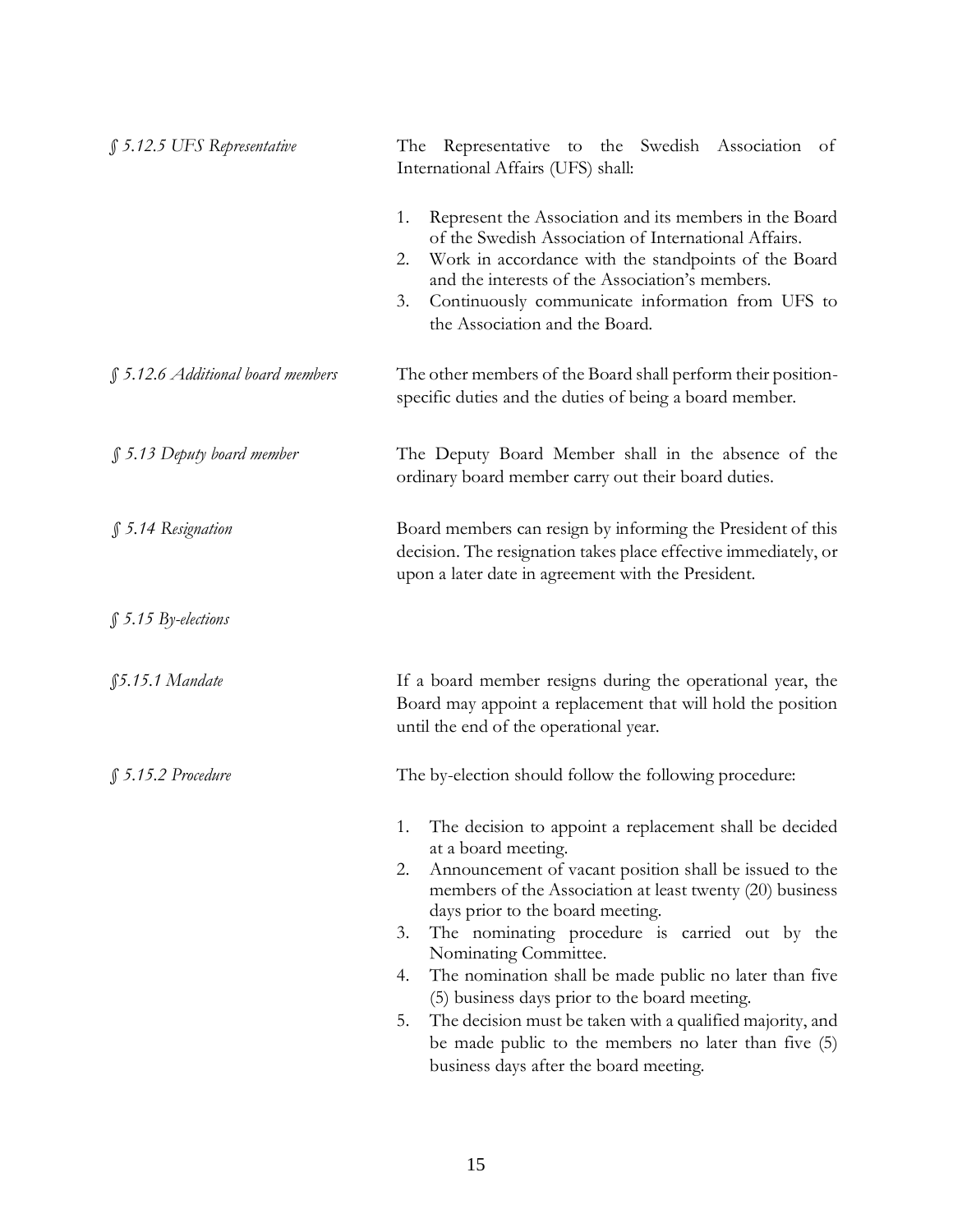#### **6. The Nominating Committee**

| $$6.1$ Election        | The Nominating Committee is elected by the Annual<br>Election Meeting and takes office when the operational year<br>starts.                                                                                                                                                                                                                                                                                                                                                           |
|------------------------|---------------------------------------------------------------------------------------------------------------------------------------------------------------------------------------------------------------------------------------------------------------------------------------------------------------------------------------------------------------------------------------------------------------------------------------------------------------------------------------|
| $\int$ 6.2 Description | The Nominating Committee is an independent body<br>responsible for nominating candidates for positions of trust.                                                                                                                                                                                                                                                                                                                                                                      |
| $$6.3$ Composition     | The Nominating Committee should consist of five (5)<br>members and two (2) alternate members. The Chairperson of<br>the Committee has summoning duties and the tiebreaking<br>vote.                                                                                                                                                                                                                                                                                                   |
| $\int 6.4$ Quorum      | The Nominating Committee must consist of at least three (3)<br>members to be able to fulfill its duties. The majority of the<br>committee members cannot be previous board members.<br>Sitting board members cannot serve in the Nominating<br>Committee.                                                                                                                                                                                                                             |
| $$6.5$ Resignation     | If the Chairperson of the Nominating Committee resigns, the<br>individual shall do so by informing the President of this<br>decision. The Nominating Committee then decides who<br>should take on the responsibilities as Chairperson of<br>Nominating Committee. Alternate members take the vacant<br>spot after the resignation. If there are no alternates, the<br>Nominating Committee is responsible for recruiting a new<br>member and have the decision ratified by the Board. |
| $$6.6$ Restrictions    | A member of the Nominating Committee cannot apply for<br>other positions of trust within the Association. If a member<br>of the Nominating Committee is subject to election of any<br>other position, the member must resign from its<br>responsibilities within the Nominating Committee before the<br>election process starts.                                                                                                                                                      |
| $\int$ 6.7 Nominations | The Nominating Committee nominates candidates for all<br>positions listed in \$4.8 points 8-16. The Nominating<br>Committee can also, if needed, nominate candidates falling<br>under f4.8 point 17. The nominations shall be made public for<br>the members of the Association at least ten (10) business days<br>prior to the Annual Election Meeting.                                                                                                                              |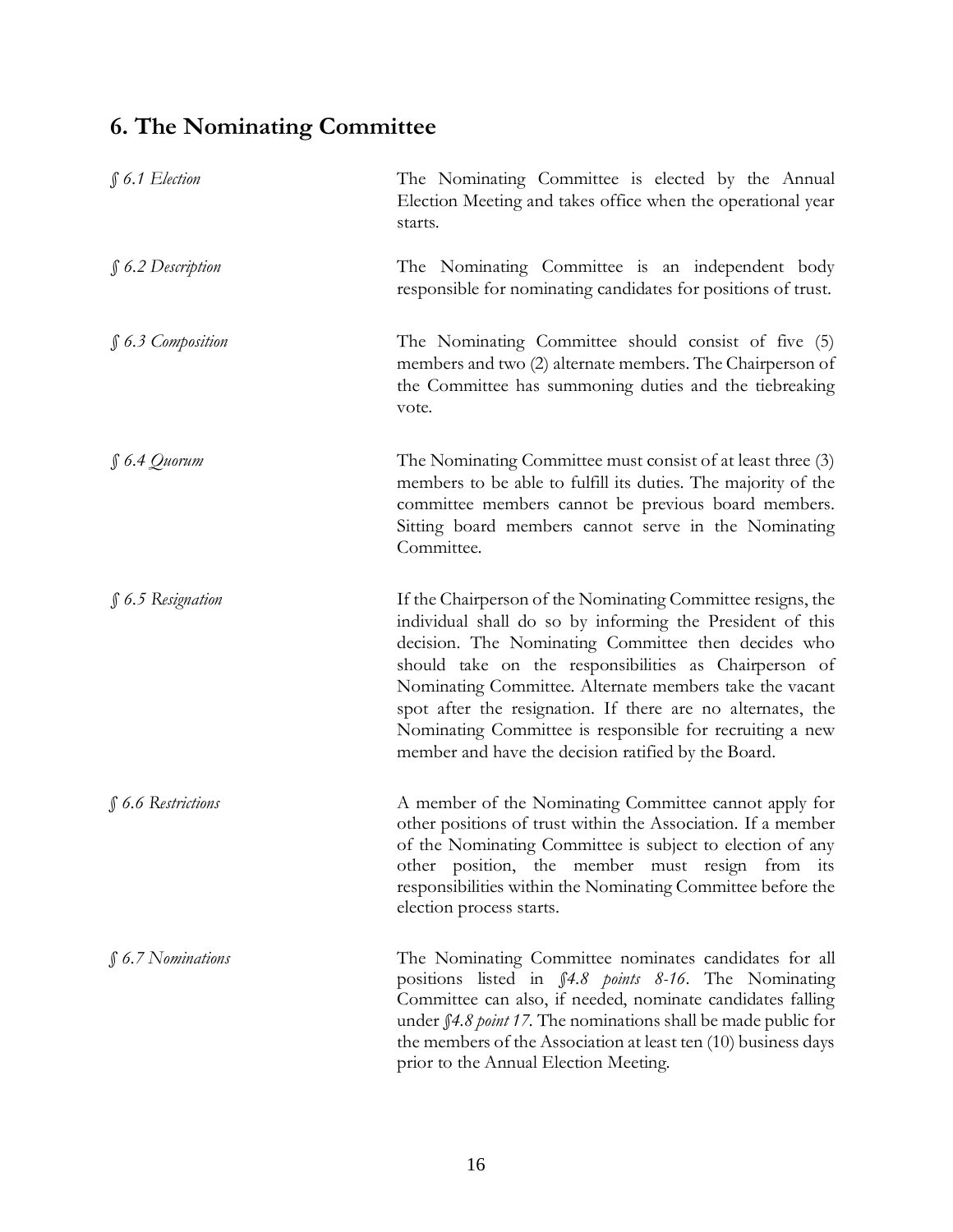| $$6.8$ Documents                  | The Nominating Committee shall in connection to the<br>nominations write a document of their working procedure<br>during the election period. The document should include, but<br>is not limited to;                                                                                                                                                                                                                                                     |
|-----------------------------------|----------------------------------------------------------------------------------------------------------------------------------------------------------------------------------------------------------------------------------------------------------------------------------------------------------------------------------------------------------------------------------------------------------------------------------------------------------|
|                                   | 1.<br>Methods and procedures used,<br>2.<br>Critical and ethical reflections, and<br>3.<br>Other relevant information                                                                                                                                                                                                                                                                                                                                    |
| § 6.9 Additional responsibilities | The Nominating Committee has the responsibility to;                                                                                                                                                                                                                                                                                                                                                                                                      |
|                                   | 1.<br>Keep protocols of their meetings,<br>Provide hand-over documents for successors, and<br>2.<br>Respect the privacy of candidates and members of the<br>3.<br>Association to the best of their abilities                                                                                                                                                                                                                                             |
| 7. The Annual Report              |                                                                                                                                                                                                                                                                                                                                                                                                                                                          |
| $$7.1$ Content                    | The Annual Report shall include, but is not limited to:                                                                                                                                                                                                                                                                                                                                                                                                  |
|                                   | Information concerning the Association's activities<br>1.<br>during the past operational year,<br>Information about the amount of board meetings held<br>2.<br>during the operational year,<br>A register of all board members and their areas of<br>3.<br>responsibility during the operational year,<br>Information regarding the number of members of the<br>4.<br>Association at the end of the year of operations, and<br>5.<br>A financial report. |
| <i>S7.2 Deadline</i>              | The Annual Report must be submitted to the Auditor(s)<br>before the end of the operational year (June 30 <sup>th</sup> ).                                                                                                                                                                                                                                                                                                                                |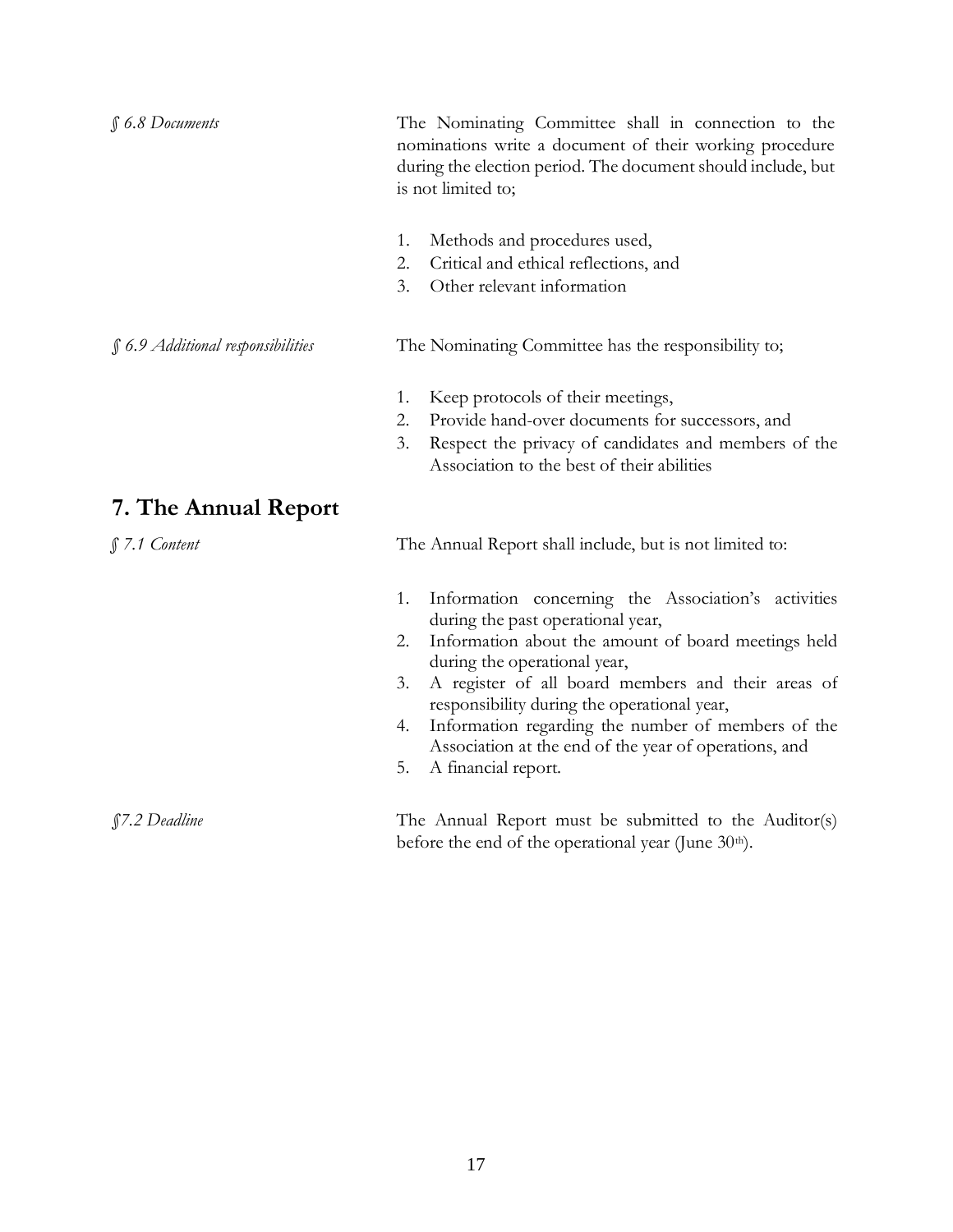#### **8. Auditing**

| § 8.1 Post specification    | The auditor shall review the Board's administration and<br>account for the last operational and fiscal year. The audit<br>report is to be presented at the Annual Meeting and to be<br>submitted to the President no later than ten (10) business days<br>prior to the Annual Meeting.                                                                                                                                       |
|-----------------------------|------------------------------------------------------------------------------------------------------------------------------------------------------------------------------------------------------------------------------------------------------------------------------------------------------------------------------------------------------------------------------------------------------------------------------|
| $$ 8.2$ <i>Limitations</i>  | The Auditor shall refrain from being active in the<br>Association's daily operations.                                                                                                                                                                                                                                                                                                                                        |
| § 8.2 The Auditors rights   | The auditor has the right to access all of the Association's<br>accounts, Annual Meeting and board meeting protocols as<br>well as other documents relevant to the activities of the<br>Association. Relevant documents, such as protocols and<br>quarterly reports shall be sent to the auditor as soon as they<br>are finished. The Auditor has the right to comment on matters<br>falling under <i>§4.7 points 8-10</i> . |
| 9. The Inspector            |                                                                                                                                                                                                                                                                                                                                                                                                                              |
| § 9.1 Description           | The Association of Foreign Affairs Lund has one<br>Inspector. The Inspector is tasked with paying attention to<br>and supporting the Associations operations and related<br>context.                                                                                                                                                                                                                                         |
| $$9.2$ Election             | The Inspector is elected at the Annual Election Meeting for a<br>period of two years. The position does not have to be<br>announced, and the election is prepared by the Board of the<br>Association. If the Inspector resigns or passes away, their<br>position can be filled by the Board, via by-election until the<br>next Annual Election Meeting.                                                                      |
| 10. Senior Collegium        |                                                                                                                                                                                                                                                                                                                                                                                                                              |
| § 10.1 The Senior Collegium | Former board members, deputy board members, trustees<br>elected at the Annual Meetings, or honorary members are                                                                                                                                                                                                                                                                                                              |

automatically members of the Senior Collegium.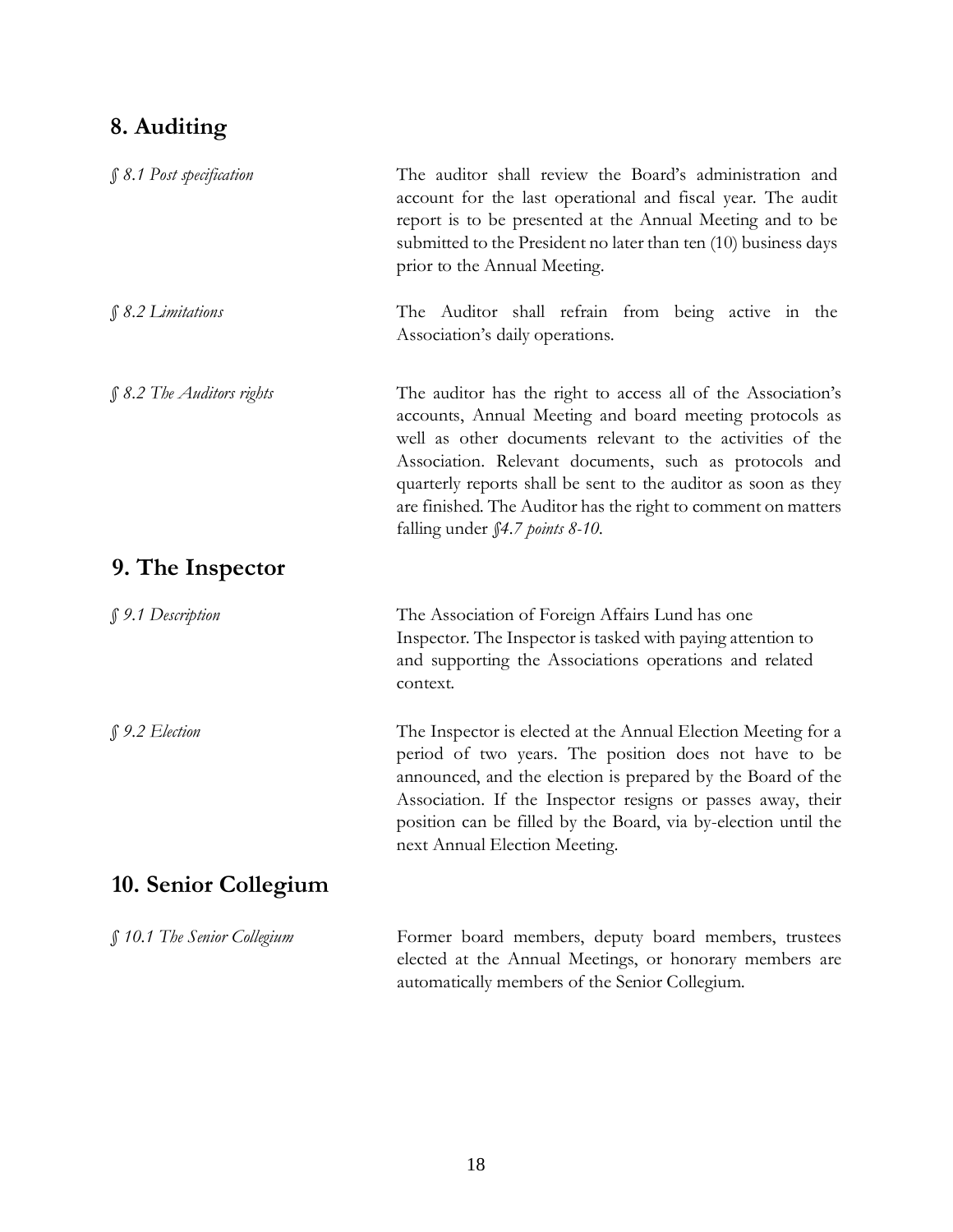| $\int$ 10.2 Right to nominate           | Only members of the Senior Collegium have the right to<br>nominate a member to the Senior Collegium. To nominate a<br>member to the Senior Collegium, the member shall write a<br>short nomination and include contact information to the<br>nominated candidate. This shall be sent to the Secretary ten<br>(10) business days prior to the last board meeting of the<br>operational year. |
|-----------------------------------------|---------------------------------------------------------------------------------------------------------------------------------------------------------------------------------------------------------------------------------------------------------------------------------------------------------------------------------------------------------------------------------------------|
| § 10.3 Applying to the Senior Collegium | Active members who feel like they have contributed in an<br>extraordinary way to UPF can apply to become a member of<br>the Senior Collegium when their time in the Association is<br>coming, or have come, to an end. An application should be<br>sent to the Secretary using the same procedure as stated in<br>\$10.2.                                                                   |
| <b>f</b> 10.4 Decision                  | The current sitting Board shall at the end of each operational<br>year decide upon the nominations for the Senior Collegium.                                                                                                                                                                                                                                                                |

#### **11. Interpretation and Amendment**

| $\int$ 11.1 Interpretation | The authority to interpret the Statutes, Rules and Regulations,<br>policies, and other steering documents is held by the<br>President. The President has the responsibility to inform the<br>Board of interpretations made, and the Board holds the<br>power to overrule the President's interpretation by a simple<br>majority.                         |
|----------------------------|----------------------------------------------------------------------------------------------------------------------------------------------------------------------------------------------------------------------------------------------------------------------------------------------------------------------------------------------------------|
| $$11.2$ Amendments         | Amendment of the Statutes may only be made by two (2)<br>decisions with identical wording (exceptions are made for<br>editorial changes) in two (2) consecutive Annual Meetings<br>during two (2) separate operational years. At least one of the<br>Annual Meetings must be a regular Annual Meeting. The<br>decision is taken by a qualified majority. |

#### **12. Disbandment of the Association**

*§ 12.1Decision of disbandment* The Association can be disbanded through two (2) decisions with identical wording (exceptions are made for editorial changes) in two consecutive Annual Meetings during two separate operational years. At least one of the Annual Meetings must be a regular Annual Meeting. The decision is taken by a qualified majority. Disbandment cannot take place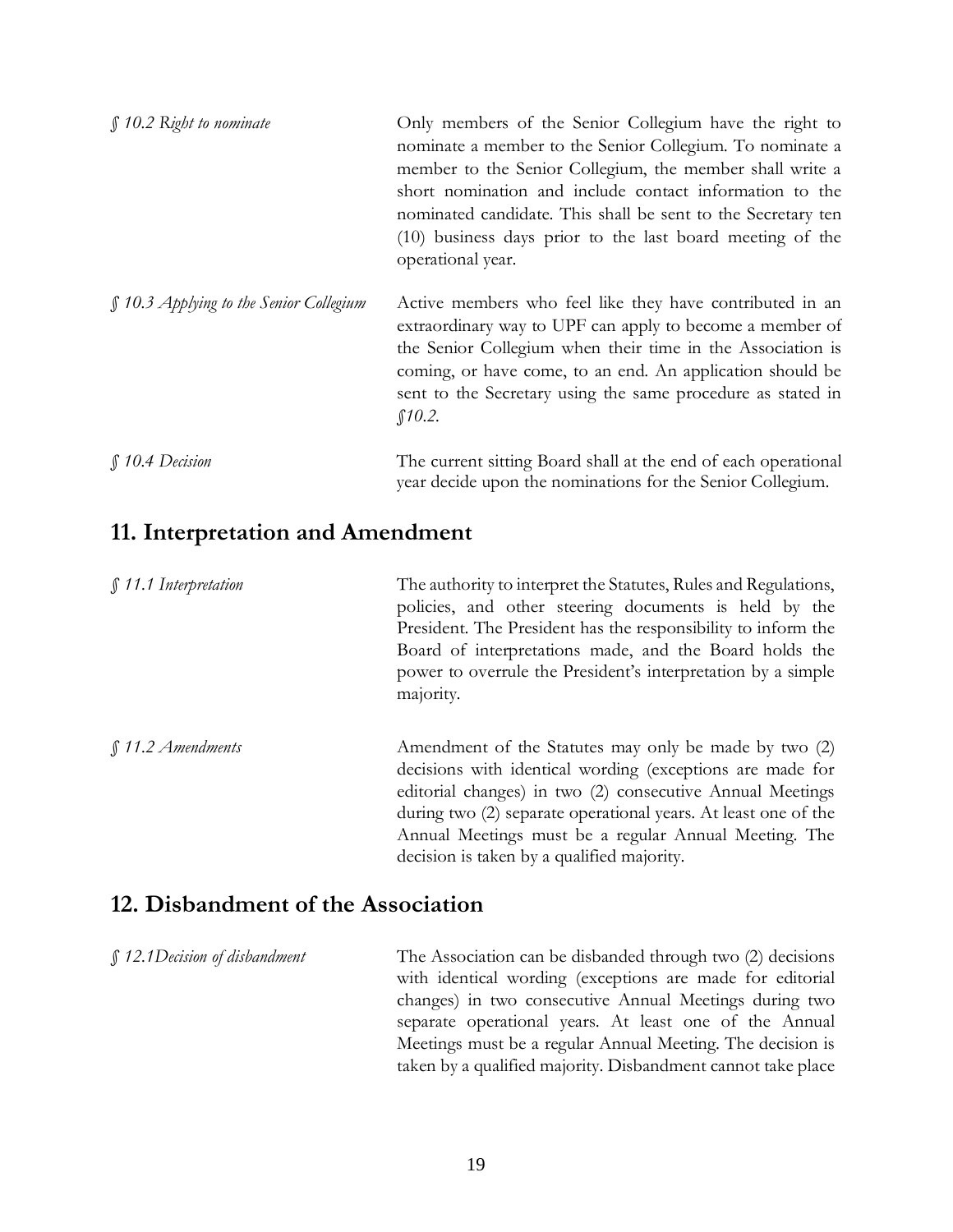|                        | if at least five (5) members wish to continue the activities of<br>the Association.                                                                                          |
|------------------------|------------------------------------------------------------------------------------------------------------------------------------------------------------------------------|
| ∬12.2 Remaining assets | The Annual Meeting taking the second decision on<br>disbanding the association decides where any remaining assets<br>will go. The decision is taken by a qualified majority. |
| $\int$ 12.3 Archive    | In case of disbandment the Association's archive material<br>shall be passed on to the archive of AF.                                                                        |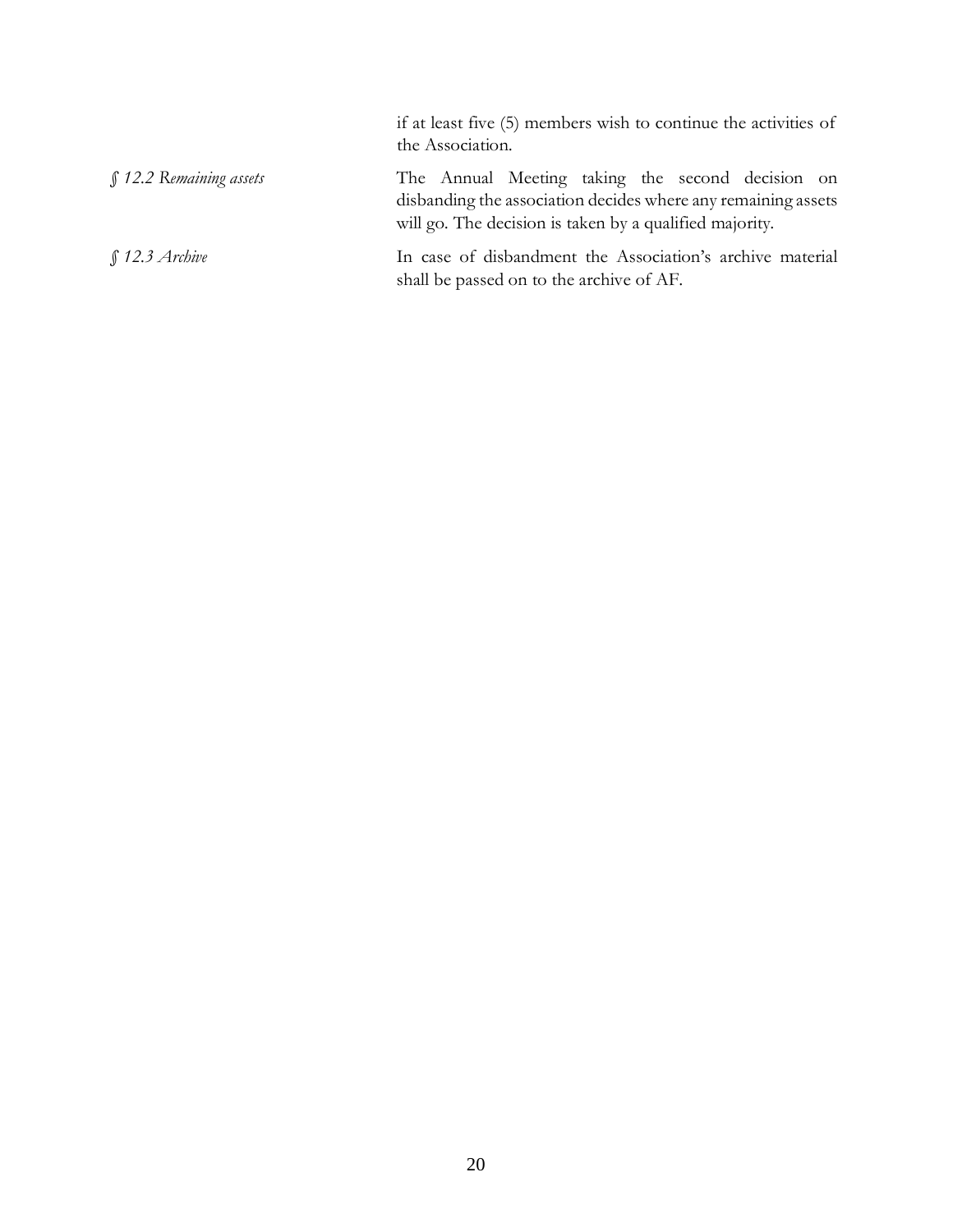## **UPF Historical Background**

85 years has passed since the Association of Foreign Affairs, by students referred to as UPF, started. Since then, the association has greatly contributed to knowledge and awareness on issues of foreign affairs, and through its operations created a platform for discussion and debate in a politically and religiously independent fashion. Though these by-laws have been updated to better lead and describe the work of the association today. To not lose track of the long history of UPF, the following brief text is to be kept together with the by-laws, however the current board is always welcomed to update the text after a board decision.

- **1935** A collection of 40 students and teachers from Lund University decided to create a forum to discuss the international events occurring around them called "An association nonpolitically established to pursue educational and study activities in international affairs". There was only one committee in the association, the lecture committee.
- **1940** On April 20th the association decides to put all the activities on hold due to the "uncertain situation in the rest of Europe"
- **Second World War** As opposed(!) to the rest of Lund and its student life, the association took an active stand, together with Lundagård, against Germany and had a pro-British profile.
- **1942** The PR committee was established and the first UPF posters were printed.
- **1951** The newly established travel committee went on their first journey, it went to Paris by train. Utrikespolitiska Föreningen (UF) was merged with FN-föreningen Studentföreningen i Lund för Mellanfolkligt Samarbete (SLMS) that dated back to 1949. Which lead to a change in names to Organ för upplysning om utrikespolitik och FN, The United Nations Student Association. This also included a membership in Studentförbundet för Mellanfolkligt Samarbete (SFMS).
- **1953** SFMS changed their name to Sveriges Studenters FN-förbund (SSFN) and became a part of the International Student Movement for the United Nations (ISMUN).
- **1963** The first magazine was printed, under the name Utrikesnytt, 5 years later this would change to Utrikespolitisk Aspekt and become free for all members. Later on, the name was changed again, this time to Utrikesperspektiv.
- **1967** UF became UPF.
- **1972** SSFN changed name to Utrikespolitiska föreningarnas FN- förbund (UFFN).
- **1981** The first "Sexmästare" (Head of activity) was elected but it took until 1996 until the post was accompanied by a committee, the one that we today call the activity committee.